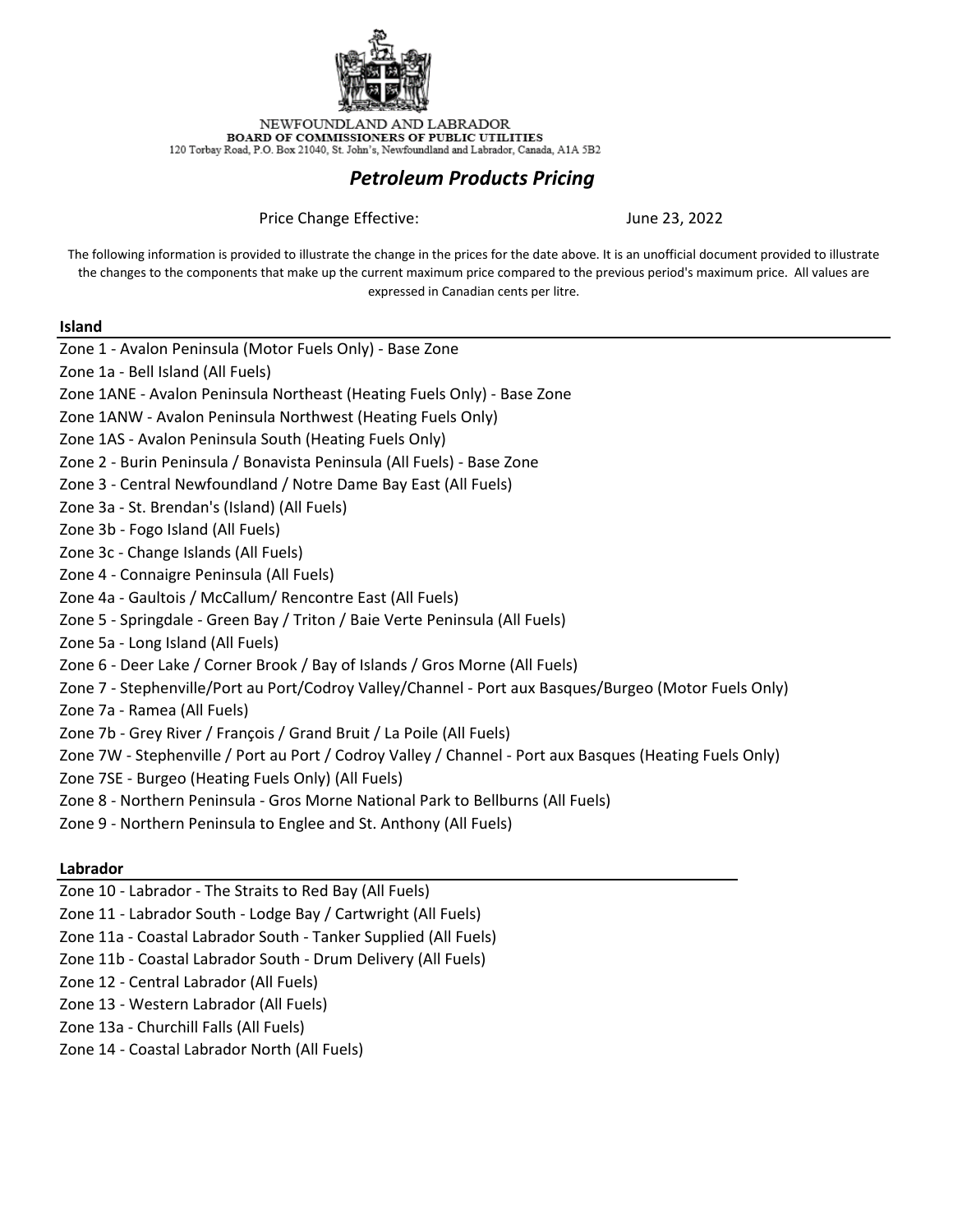# **Zone 1 - Avalon Peninsula (Motor Fuels Only) - Base Zone**

| Regular Gasoline (Self-Service) Retail Maximum Price (cents per litre) |        |                        |
|------------------------------------------------------------------------|--------|------------------------|
| <b>Pricing Component</b>                                               |        | <b>Current Pricing</b> |
| <b>Benchmark Price</b>                                                 | 131.14 |                        |
| Add: Total Allowed Wholesale Mark-Up                                   | 15.65  |                        |
| Add: Total Allowed Retail Mark-Up                                      | 10.28  |                        |
| Add: Zone Differential                                                 | 0.00   |                        |
| Pump Price (Excluding Tax)                                             |        | 157.07                 |
| Add: Federal Excise Tax                                                | 10.00  |                        |
| <b>Add: Provincial Fuel Tax</b>                                        | 7.50   |                        |
| Add: Carbon Tax                                                        | 11.05  |                        |
| Add: HST                                                               | 27.84  |                        |
| <b>Total Tax</b>                                                       |        | 56.39                  |
| <b>Retail Maximum (Pump) Price</b>                                     |        | 213.5                  |

| Diesel Retail Maximum Price (cents per litre) |        |                        |
|-----------------------------------------------|--------|------------------------|
| <b>Pricing Component</b>                      |        | <b>Current Pricing</b> |
| <b>Benchmark Price</b>                        | 150.54 |                        |
| Add: Total Allowed Wholesale Mark-Up          | 14.07  |                        |
| Add: Total Allowed Retail Mark-Up             | 14.03  |                        |
| Add: Zone Differential                        | 0.00   |                        |
| Pump Price (Excluding Tax)                    |        | 178.64                 |
| Add: Federal Excise Tax                       | 4.00   |                        |
| Add: Provincial Fuel Tax                      | 9.50   |                        |
| Add: Carbon Tax                               | 13.41  |                        |
| Add: HST                                      | 30.83  |                        |
| <b>Total Tax</b>                              |        | 57.74                  |
| <b>Retail Maximum (Pump) Price</b>            |        | 236.4                  |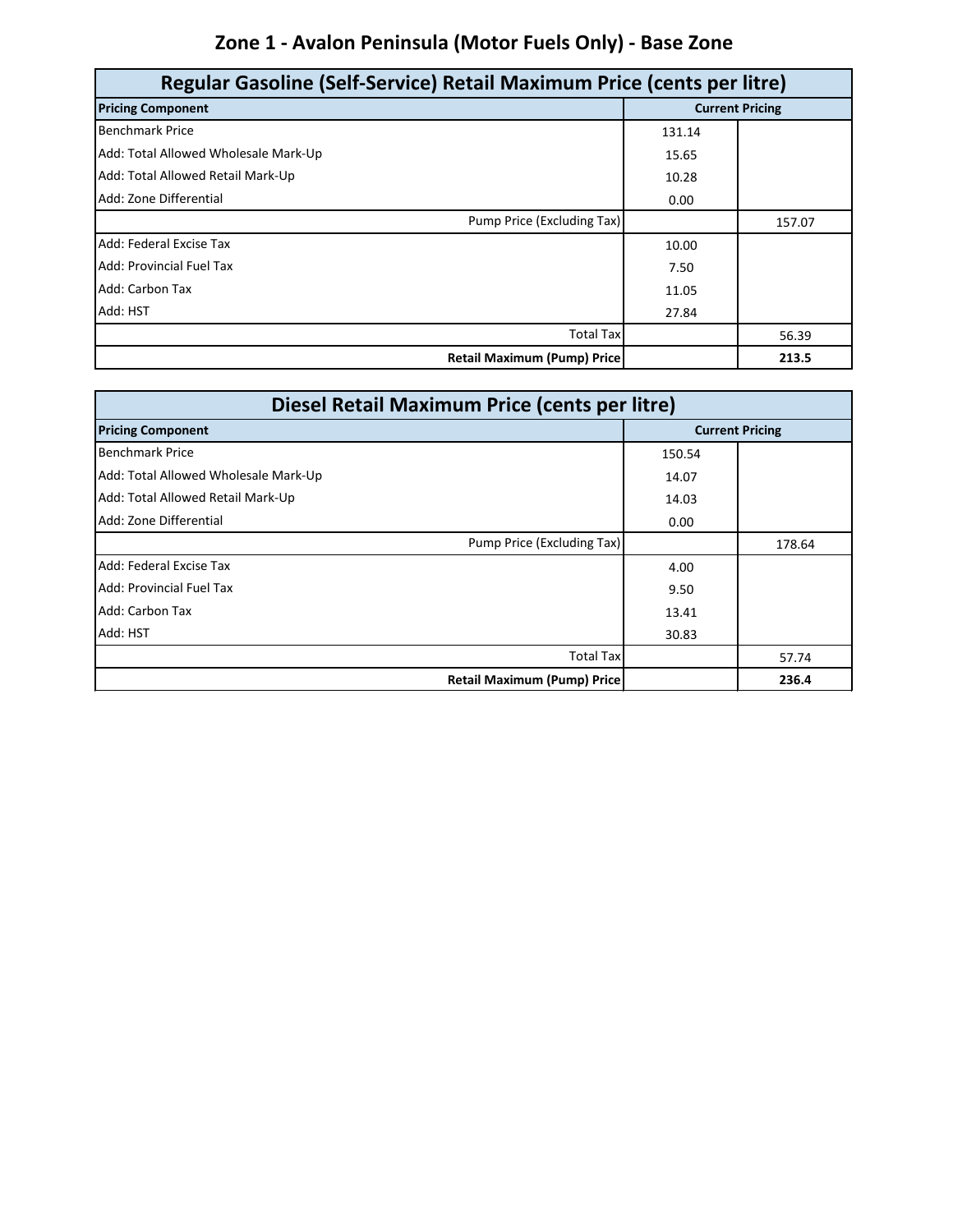### **Zone 1a - Bell Island (All Fuels)**

| Regular Gasoline (Self-Service) Retail Maximum Price (cents per litre) |        |                        |
|------------------------------------------------------------------------|--------|------------------------|
| <b>Pricing Component</b>                                               |        | <b>Current Pricing</b> |
| <b>Benchmark Price</b>                                                 | 131.14 |                        |
| Add: Total Allowed Wholesale Mark-Up                                   | 15.65  |                        |
| Add: Total Allowed Retail Mark-Up                                      | 10.28  |                        |
| Add: Zone Differential                                                 | 0.48   |                        |
| Pump Price (Excluding Tax)                                             |        | 157.55                 |
| Add: Federal Excise Tax                                                | 10.00  |                        |
| Add: Provincial Fuel Tax                                               | 7.50   |                        |
| Add: Carbon Tax                                                        | 11.05  |                        |
| Add: HST                                                               | 27.92  |                        |
| <b>Total Tax</b>                                                       |        | 56.47                  |
| <b>Retail Maximum (Pump) Price</b>                                     |        | 214.0                  |

| Diesel Retail Maximum Price (cents per litre) |        |                        |
|-----------------------------------------------|--------|------------------------|
| <b>Pricing Component</b>                      |        | <b>Current Pricing</b> |
| <b>Benchmark Price</b>                        | 150.54 |                        |
| Add: Total Allowed Wholesale Mark-Up          | 14.07  |                        |
| Add: Total Allowed Retail Mark-Up             | 14.03  |                        |
| Add: Zone Differential                        | 0.48   |                        |
| Pump Price (Excluding Tax)                    |        | 179.12                 |
| Add: Federal Excise Tax                       | 4.00   |                        |
| Add: Provincial Fuel Tax                      | 9.50   |                        |
| Add: Carbon Tax                               | 13.41  |                        |
| Add: HST                                      | 30.90  |                        |
| <b>Total Tax</b>                              |        | 57.81                  |
| <b>Retail Maximum (Pump) Price</b>            |        | 236.9                  |

| <b>Furnace Oil Retail Maximum Price (cents per litre)</b> |                                       |  |
|-----------------------------------------------------------|---------------------------------------|--|
| <b>Pricing Component</b>                                  | <b>Current Pricing</b>                |  |
| <b>Benchmark Price</b>                                    | 150.54                                |  |
| Add: Total Allowed Wholesale Mark-Up                      | 9.11                                  |  |
| Add: Total Allowed Retail Mark-Up                         | 18.27                                 |  |
| Add: Zone Differential                                    | 1.30                                  |  |
|                                                           | <b>Retail Maximum Price</b><br>179.22 |  |

| <b>Stove Oil Retail Maximum Price (cents per litre)</b> |                        |  |
|---------------------------------------------------------|------------------------|--|
| <b>Pricing Component</b>                                | <b>Current Pricing</b> |  |
| <b>Benchmark Price</b>                                  | 150.54                 |  |
| Add: Total Allowed Wholesale Mark-Up                    | 12.11                  |  |
| Add: Total Allowed Retail Mark-Up                       | 20.28                  |  |
| Add: Zone Differential                                  | 1.30                   |  |
| <b>Retail Maximum Pricel</b>                            | 184.23                 |  |

| <b>Propane Retail Maximum Price (cents per litre)</b> |                        |  |  |
|-------------------------------------------------------|------------------------|--|--|
| <b>Pricing Component</b>                              | <b>Current Pricing</b> |  |  |
| <b>Benchmark Price</b>                                | 49.16                  |  |  |
| Add: Total Allowed Mark-Up                            | 71.59                  |  |  |
| Add: Zone Differential                                | 3.00                   |  |  |
| <b>Retail Maximum Price</b>                           | 123.7                  |  |  |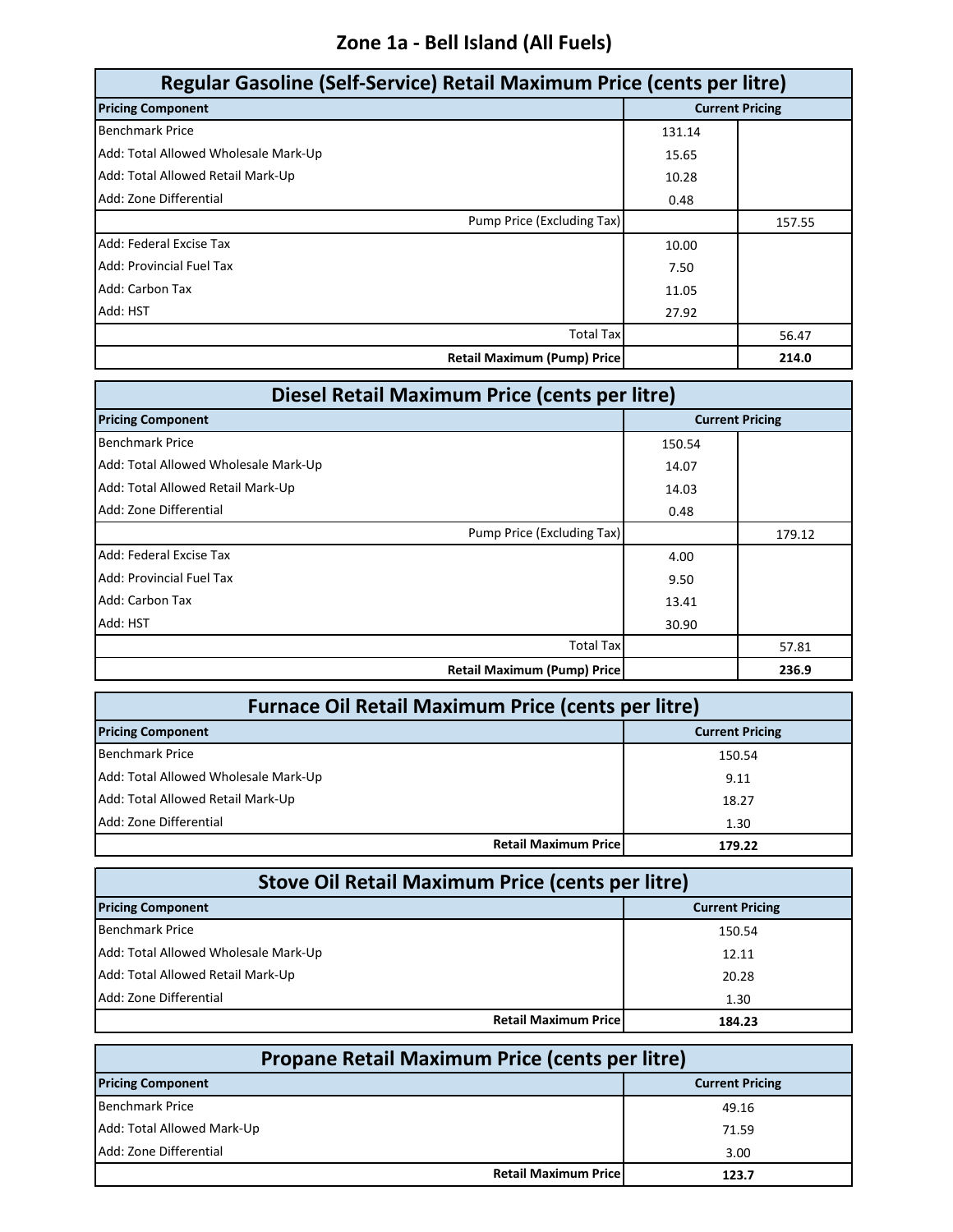### **Zone 1ANE - Avalon Peninsula Northeast (Heating Fuels Only) - Base Zone**

| <b>Furnace Oil Retail Maximum Price (cents per litre)</b> |                        |  |
|-----------------------------------------------------------|------------------------|--|
| <b>Pricing Component</b>                                  | <b>Current Pricing</b> |  |
| <b>Benchmark Price</b>                                    | 150.54                 |  |
| Add: Total Allowed Wholesale Mark-Up                      | 9.11                   |  |
| Add: Total Allowed Retail Mark-Up                         | 18.27                  |  |
| Add: Zone Differential                                    | 0.00                   |  |
| <b>Retail Maximum Price</b>                               | 177.92                 |  |

| Stove Oil Retail Maximum Price (cents per litre) |                        |  |  |
|--------------------------------------------------|------------------------|--|--|
| <b>Pricing Component</b>                         | <b>Current Pricing</b> |  |  |
| <b>Benchmark Price</b>                           | 150.54                 |  |  |
| Add: Total Allowed Wholesale Mark-Up             | 12.11                  |  |  |
| Add: Total Allowed Retail Mark-Up                | 20.28                  |  |  |
| Add: Zone Differential                           | 0.00                   |  |  |
| <b>Retail Maximum Pricel</b>                     | 182.93                 |  |  |

| <b>Propane Retail Maximum Price (cents per litre)</b> |                             |                        |
|-------------------------------------------------------|-----------------------------|------------------------|
| <b>Pricing Component</b>                              |                             | <b>Current Pricing</b> |
| <b>Benchmark Price</b>                                |                             | 49.16                  |
| Add: Total Allowed Mark-Up                            |                             | 71.59                  |
| Add: Zone Differential                                |                             | 2.00                   |
|                                                       | <b>Retail Maximum Price</b> | 122.7                  |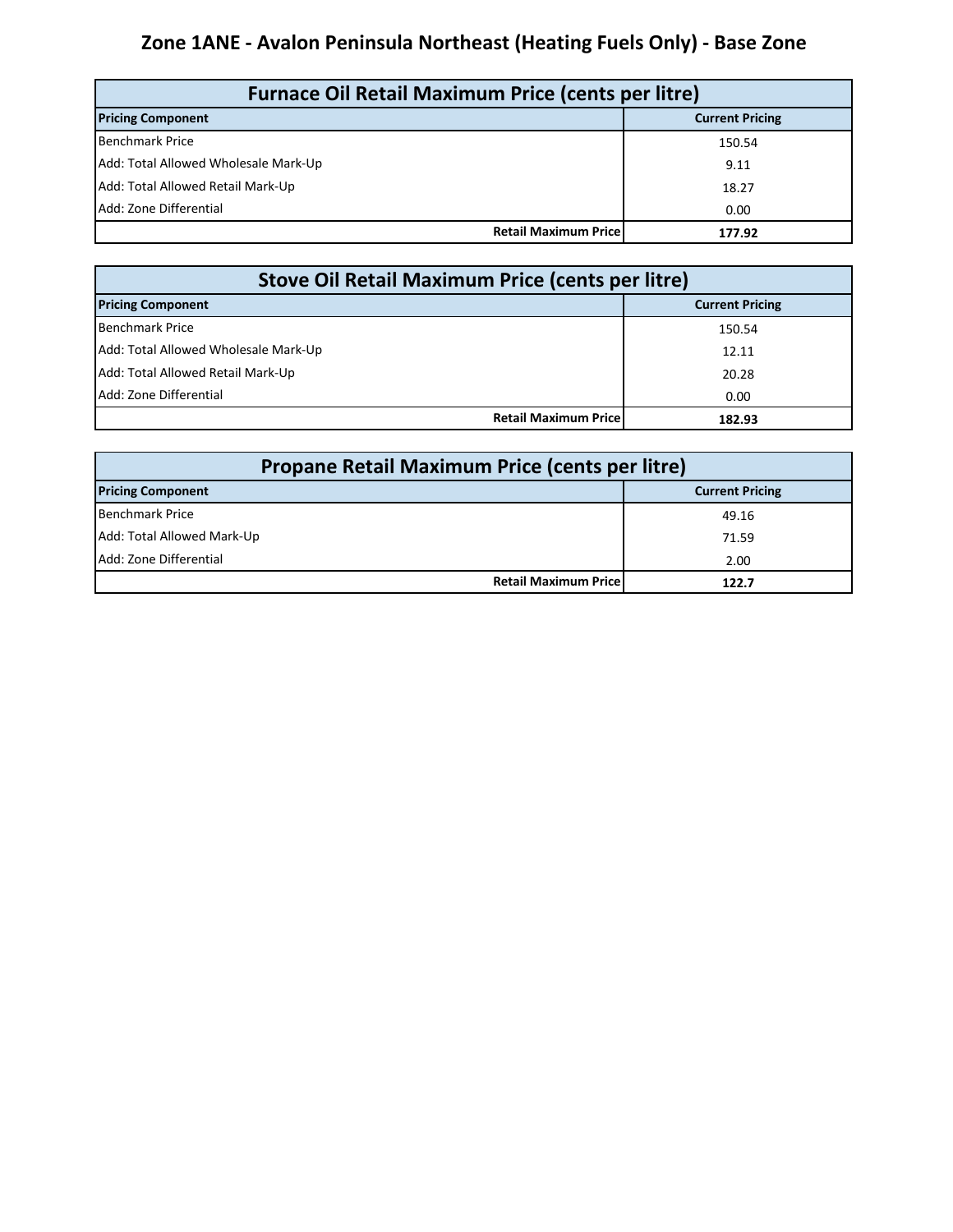### **Zone 1ANW - Avalon Peninsula Northwest (Heating Fuels Only)**

| <b>Furnace Oil Retail Maximum Price (cents per litre)</b> |                        |  |
|-----------------------------------------------------------|------------------------|--|
| <b>Pricing Component</b>                                  | <b>Current Pricing</b> |  |
| <b>Benchmark Price</b>                                    | 150.54                 |  |
| Add: Total Allowed Wholesale Mark-Up                      | 9.11                   |  |
| Add: Total Allowed Retail Mark-Up                         | 18.27                  |  |
| Add: Zone Differential                                    | 3.00                   |  |
| <b>Retail Maximum Pricel</b>                              | 180.92                 |  |

| <b>Stove Oil Retail Maximum Price (cents per litre)</b> |                        |  |  |
|---------------------------------------------------------|------------------------|--|--|
| <b>Pricing Component</b>                                | <b>Current Pricing</b> |  |  |
| <b>Benchmark Price</b>                                  | 150.54                 |  |  |
| Add: Total Allowed Wholesale Mark-Up                    | 12.11                  |  |  |
| Add: Total Allowed Retail Mark-Up                       | 20.28                  |  |  |
| Add: Zone Differential                                  | 3.00                   |  |  |
| <b>Retail Maximum Pricel</b>                            | 185.93                 |  |  |

| <b>Propane Retail Maximum Price (cents per litre)</b> |                                      |  |
|-------------------------------------------------------|--------------------------------------|--|
| <b>Pricing Component</b>                              | <b>Current Pricing</b>               |  |
| Benchmark Price                                       | 49.16                                |  |
| Add: Total Allowed Mark-Up                            | 71.59                                |  |
| Add: Zone Differential                                | 2.00                                 |  |
|                                                       | <b>Retail Maximum Price</b><br>122.7 |  |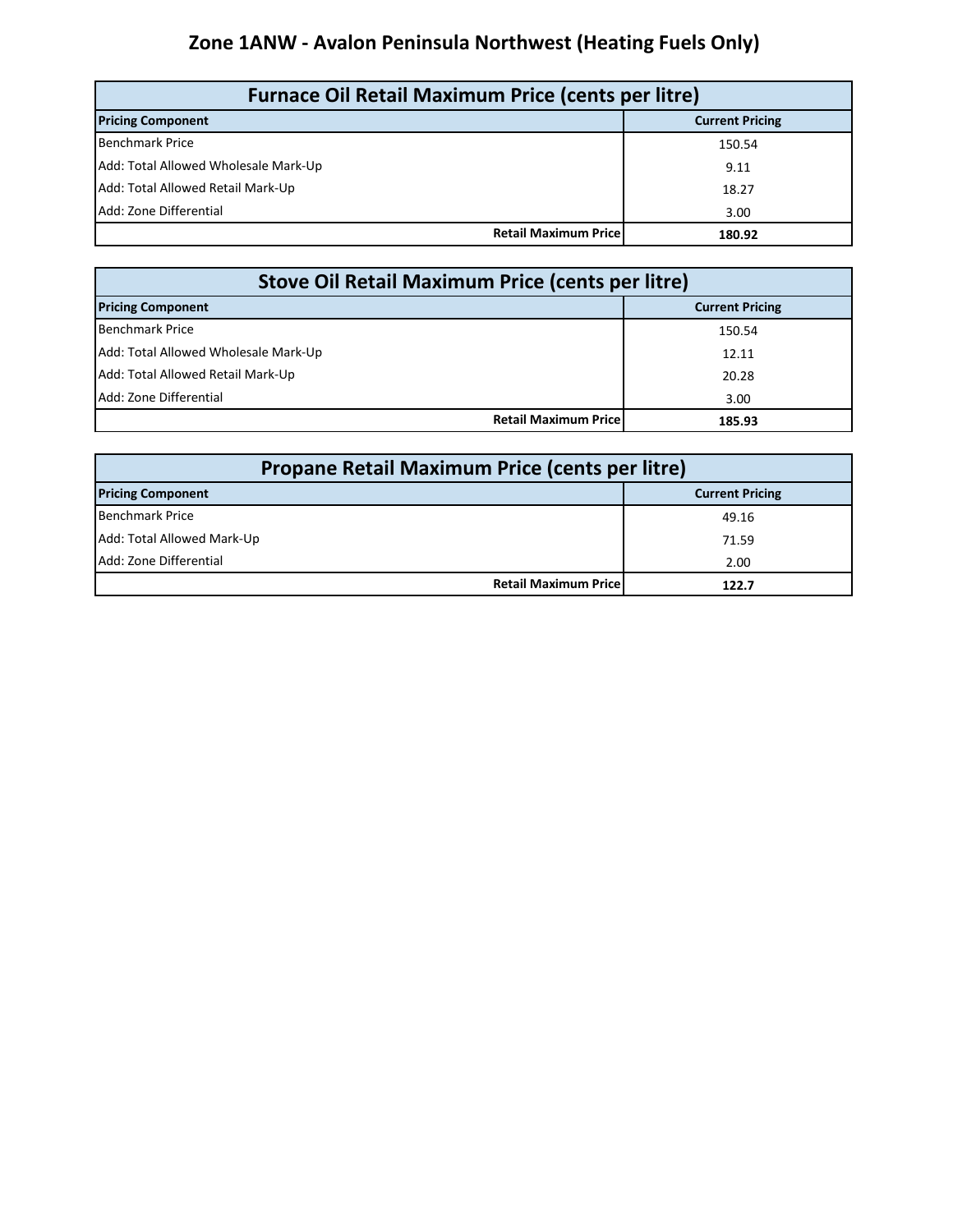# **Zone 1AS - Avalon Peninsula South (Heating Fuels Only)**

| <b>Furnace Oil Retail Maximum Price (cents per litre)</b> |                        |  |
|-----------------------------------------------------------|------------------------|--|
| <b>Pricing Component</b>                                  | <b>Current Pricing</b> |  |
| <b>Benchmark Price</b>                                    | 150.54                 |  |
| Add: Total Allowed Wholesale Mark-Up                      | 9.11                   |  |
| Add: Total Allowed Retail Mark-Up                         | 18.27                  |  |
| Add: Zone Differential                                    | 4.30                   |  |
| <b>Retail Maximum Price</b>                               | 182.22                 |  |

| <b>Stove Oil Retail Maximum Price (cents per litre)</b> |                                        |  |
|---------------------------------------------------------|----------------------------------------|--|
| <b>Pricing Component</b>                                | <b>Current Pricing</b>                 |  |
| Benchmark Price                                         | 150.54                                 |  |
| Add: Total Allowed Wholesale Mark-Up                    | 12.11                                  |  |
| Add: Total Allowed Retail Mark-Up                       | 20.28                                  |  |
| Add: Zone Differential                                  | 4.30                                   |  |
|                                                         | <b>Retail Maximum Pricel</b><br>187.23 |  |

| <b>Propane Retail Maximum Price (cents per litre)</b> |                        |  |
|-------------------------------------------------------|------------------------|--|
| <b>Pricing Component</b>                              | <b>Current Pricing</b> |  |
| <b>Benchmark Price</b>                                | 49.16                  |  |
| Add: Total Allowed Mark-Up                            | 71.59                  |  |
| Add: Zone Differential                                | 2.00                   |  |
| <b>Retail Maximum Pricel</b>                          | 122.7                  |  |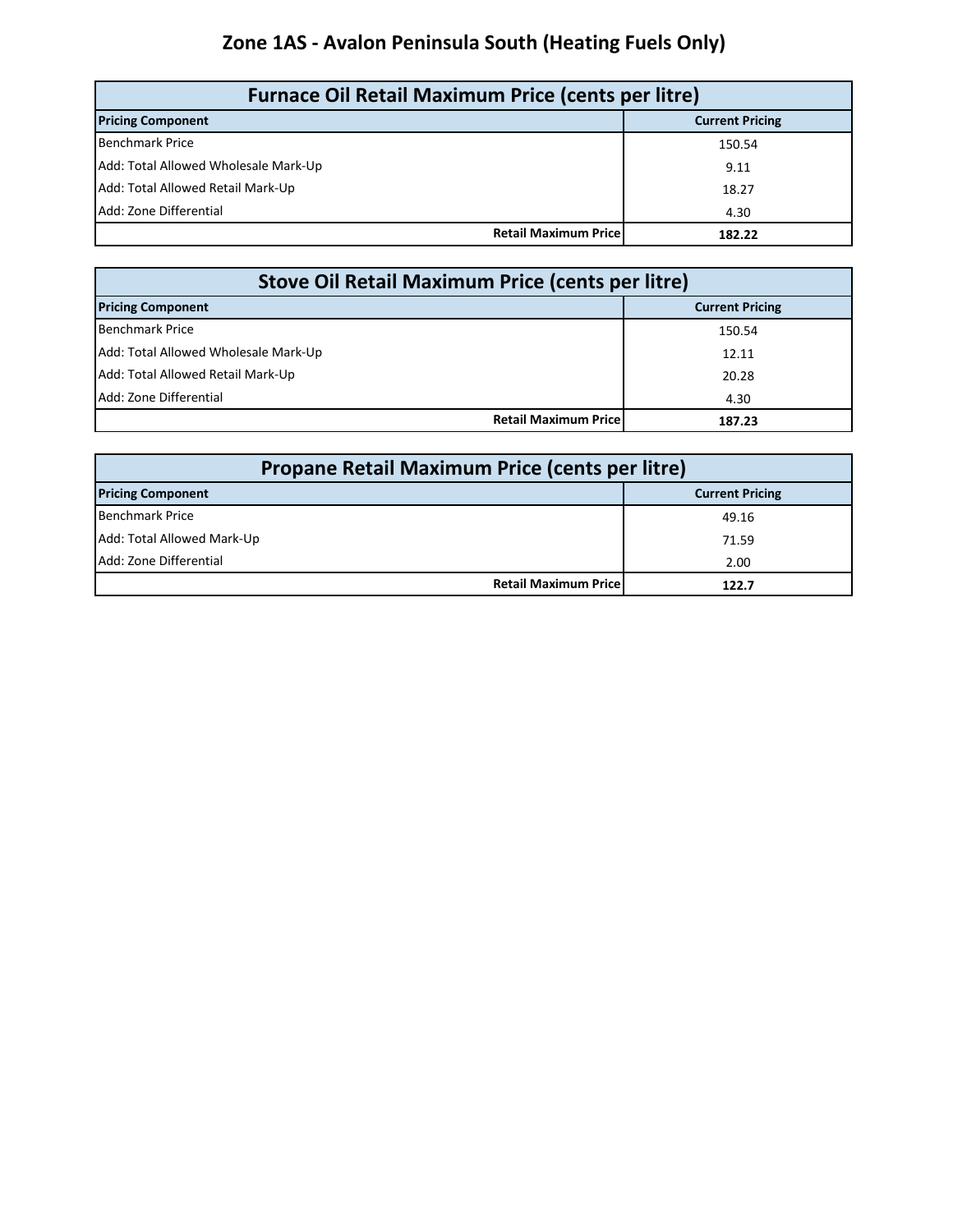### **Zone 2 - Burin Peninsula / Bonavista Peninsula (All Fuels) - Base Zone**

| Regular Gasoline (Self-Service) Retail Maximum Price (cents per litre) |        |                        |
|------------------------------------------------------------------------|--------|------------------------|
| <b>Pricing Component</b>                                               |        | <b>Current Pricing</b> |
| <b>Benchmark Price</b>                                                 | 131.14 |                        |
| Add: Total Allowed Wholesale Mark-Up                                   | 15.65  |                        |
| Add: Total Allowed Retail Mark-Up                                      | 10.28  |                        |
| Add: Zone Differential                                                 | 1.61   |                        |
| Pump Price (Excluding Tax)                                             |        | 158.68                 |
| Add: Federal Excise Tax                                                | 10.00  |                        |
| Add: Provincial Fuel Tax                                               | 7.50   |                        |
| Add: Carbon Tax                                                        | 11.05  |                        |
| Add: HST                                                               | 28.08  |                        |
| <b>Total Tax</b>                                                       |        | 56.63                  |
| <b>Retail Maximum (Pump) Price</b>                                     |        | 215.3                  |

| Diesel Retail Maximum Price (cents per litre) |        |                        |
|-----------------------------------------------|--------|------------------------|
| <b>Pricing Component</b>                      |        | <b>Current Pricing</b> |
| <b>Benchmark Price</b>                        | 150.54 |                        |
| Add: Total Allowed Wholesale Mark-Up          | 14.07  |                        |
| Add: Total Allowed Retail Mark-Up             | 14.03  |                        |
| Add: Zone Differential                        | 1.61   |                        |
| Pump Price (Excluding Tax)                    |        | 180.25                 |
| Add: Federal Excise Tax                       | 4.00   |                        |
| <b>Add: Provincial Fuel Tax</b>               | 9.50   |                        |
| Add: Carbon Tax                               | 13.41  |                        |
| Add: HST                                      | 31.07  |                        |
| <b>Total Tax</b>                              |        | 57.98                  |
| <b>Retail Maximum (Pump) Price</b>            |        | 238.2                  |

| <b>Furnace Oil Retail Maximum Price (cents per litre)</b> |                              |                        |
|-----------------------------------------------------------|------------------------------|------------------------|
| <b>Pricing Component</b>                                  |                              | <b>Current Pricing</b> |
| <b>Benchmark Price</b>                                    |                              | 150.54                 |
| Add: Total Allowed Wholesale Mark-Up                      |                              | 9.11                   |
| Add: Total Allowed Retail Mark-Up                         |                              | 18.27                  |
| Add: Zone Differential                                    |                              | 4.30                   |
|                                                           | <b>Retail Maximum Pricel</b> | 182.22                 |

| Stove Oil Retail Maximum Price (cents per litre) |                        |  |
|--------------------------------------------------|------------------------|--|
| <b>Pricing Component</b>                         | <b>Current Pricing</b> |  |
| <b>Benchmark Price</b>                           | 150.54                 |  |
| Add: Total Allowed Wholesale Mark-Up             | 12.11                  |  |
| Add: Total Allowed Retail Mark-Up                | 20.28                  |  |
| Add: Zone Differential                           | 4.30                   |  |
| <b>Retail Maximum Pricel</b>                     | 187.23                 |  |

| <b>Propane Retail Maximum Price (cents per litre)</b> |                        |  |  |
|-------------------------------------------------------|------------------------|--|--|
| <b>Pricing Component</b>                              | <b>Current Pricing</b> |  |  |
| <b>Benchmark Price</b>                                | 49.16                  |  |  |
| Add: Total Allowed Mark-Up                            | 71.59                  |  |  |
| Add: Zone Differential                                | 0.00                   |  |  |
| <b>Retail Maximum Price</b>                           | 120.7                  |  |  |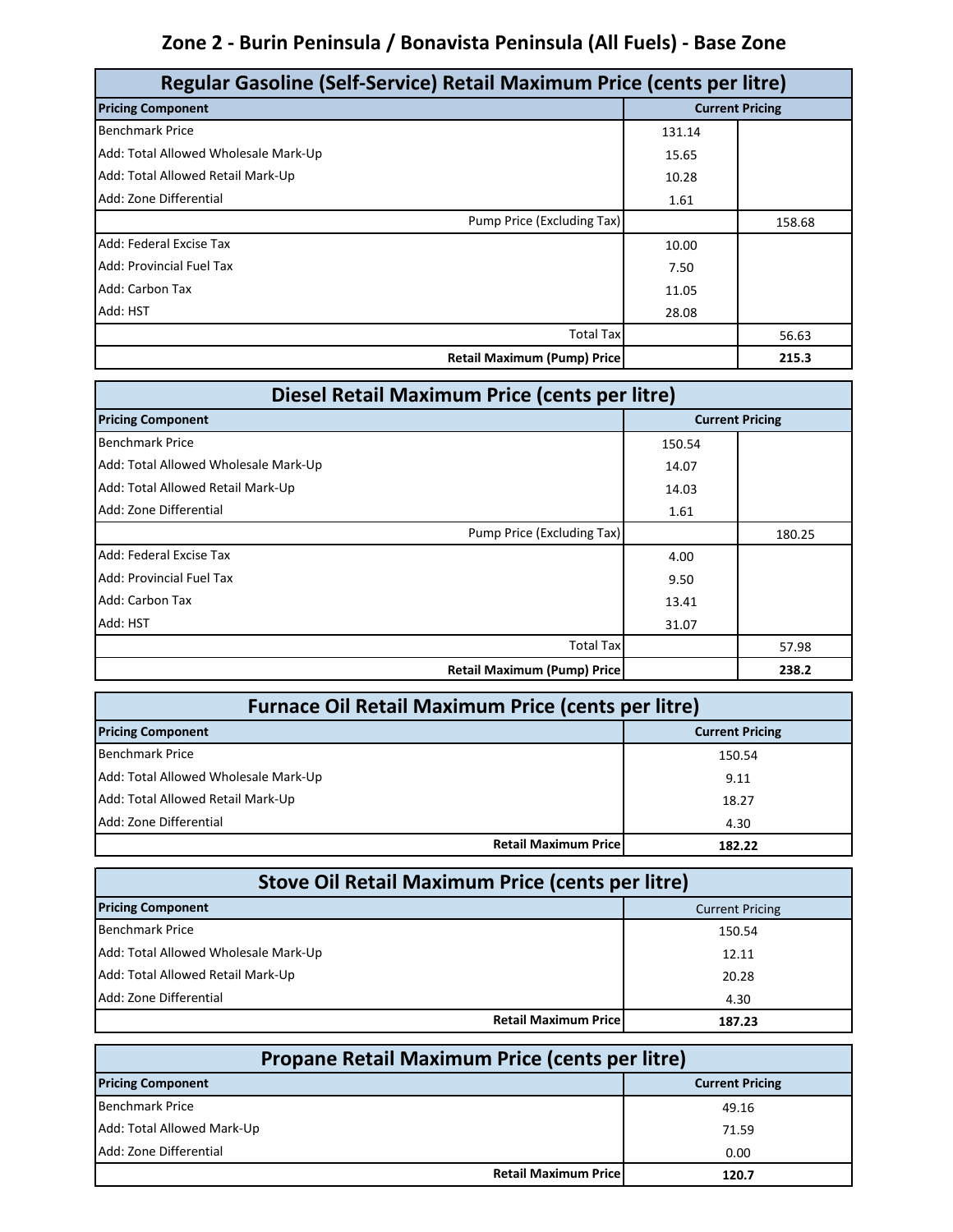# **Zone 3 - Central Newfoundland / Notre Dame Bay East (All Fuels)**

| Regular Gasoline (Self-Service) Retail Maximum Price (cents per litre) |        |                        |
|------------------------------------------------------------------------|--------|------------------------|
| <b>Pricing Component</b>                                               |        | <b>Current Pricing</b> |
| <b>Benchmark Price</b>                                                 | 131.14 |                        |
| Add: Total Allowed Wholesale Mark-Up                                   | 15.65  |                        |
| Add: Total Allowed Retail Mark-Up                                      | 10.28  |                        |
| Add: Zone Differential                                                 | 2.18   |                        |
| Pump Price (Excluding Tax)                                             |        | 159.25                 |
| Add: Federal Excise Tax                                                | 10.00  |                        |
| <b>Add: Provincial Fuel Tax</b>                                        | 7.50   |                        |
| Add: Carbon Tax                                                        | 11.05  |                        |
| Add: HST                                                               | 28.17  |                        |
| <b>Total Tax</b>                                                       |        | 56.72                  |
| <b>Retail Maximum (Pump) Price</b>                                     |        | 216.0                  |

| Diesel Retail Maximum Price (cents per litre) |        |                        |
|-----------------------------------------------|--------|------------------------|
| <b>Pricing Component</b>                      |        | <b>Current Pricing</b> |
| <b>Benchmark Price</b>                        | 150.54 |                        |
| Add: Total Allowed Wholesale Mark-Up          | 14.07  |                        |
| Add: Total Allowed Retail Mark-Up             | 14.03  |                        |
| Add: Zone Differential                        | 2.18   |                        |
| Pump Price (Excluding Tax)                    |        | 180.82                 |
| Add: Federal Excise Tax                       | 4.00   |                        |
| Add: Provincial Fuel Tax                      | 9.50   |                        |
| Add: Carbon Tax                               | 13.41  |                        |
| Add: HST                                      | 31.16  |                        |
| <b>Total Tax</b>                              |        | 58.07                  |
| <b>Retail Maximum (Pump) Price</b>            |        | 238.9                  |

| <b>Furnace Oil Retail Maximum Price (cents per litre)</b> |                                       |  |
|-----------------------------------------------------------|---------------------------------------|--|
| <b>Pricing Component</b>                                  | <b>Current Pricing</b>                |  |
| <b>Benchmark Price</b>                                    | 150.54                                |  |
| Add: Total Allowed Wholesale Mark-Up                      | 9.11                                  |  |
| Add: Total Allowed Retail Mark-Up                         | 18.27                                 |  |
| Add: Zone Differential                                    | 4.00                                  |  |
|                                                           | <b>Retail Maximum Price</b><br>181.92 |  |

| <b>Stove Oil Retail Maximum Price (cents per litre)</b> |                        |  |
|---------------------------------------------------------|------------------------|--|
| <b>Pricing Component</b>                                | <b>Current Pricing</b> |  |
| <b>Benchmark Price</b>                                  | 150.54                 |  |
| Add: Total Allowed Wholesale Mark-Up                    | 12.11                  |  |
| Add: Total Allowed Retail Mark-Up                       | 20.28                  |  |
| Add: Zone Differential                                  | 4.00                   |  |
| <b>Retail Maximum Pricel</b>                            | 186.93                 |  |

| <b>Propane Retail Maximum Price (cents per litre)</b> |                        |  |
|-------------------------------------------------------|------------------------|--|
| <b>Pricing Component</b>                              | <b>Current Pricing</b> |  |
| <b>Benchmark Price</b>                                | 49.16                  |  |
| Add: Total Allowed Mark-Up                            | 68.09                  |  |
| Add: Zone Differential                                | 2.90                   |  |
| <b>Retail Maximum Price</b>                           | 120.1                  |  |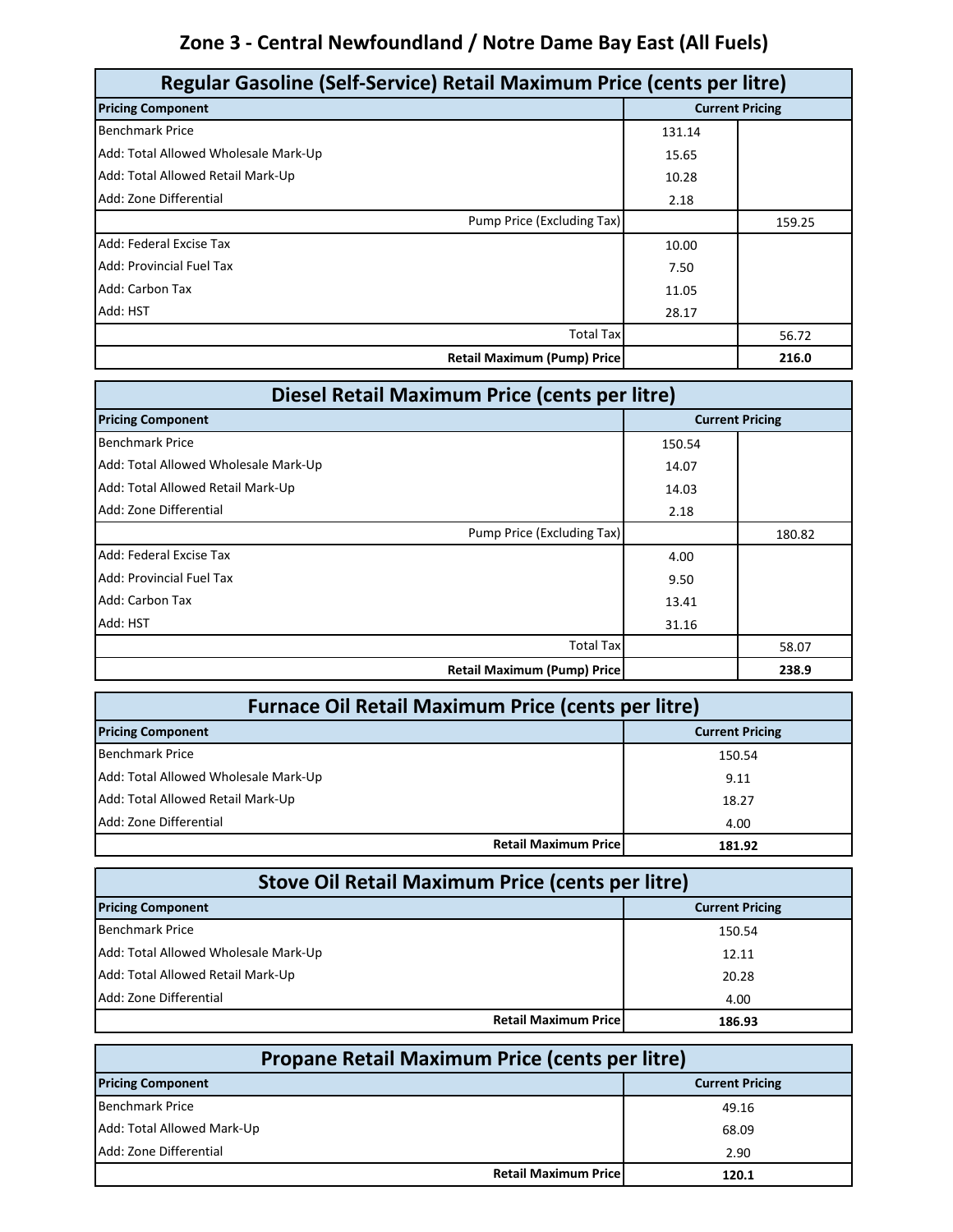### **Zone 3a - St. Brendan's (Island) (All Fuels)**

| Regular Gasoline (Self-Service) Retail Maximum Price (cents per litre) |        |                        |
|------------------------------------------------------------------------|--------|------------------------|
| <b>Pricing Component</b>                                               |        | <b>Current Pricing</b> |
| <b>Benchmark Price</b>                                                 | 131.14 |                        |
| Add: Total Allowed Wholesale Mark-Up                                   | 15.65  |                        |
| Add: Total Allowed Retail Mark-Up                                      | 10.28  |                        |
| Add: Zone Differential                                                 | 5.88   |                        |
| Pump Price (Excluding Tax)                                             |        | 162.95                 |
| Add: Federal Excise Tax                                                | 10.00  |                        |
| Add: Provincial Fuel Tax                                               | 7.50   |                        |
| Add: Carbon Tax                                                        | 11.05  |                        |
| Add: HST                                                               | 28.73  |                        |
| <b>Total Tax</b>                                                       |        | 57.28                  |
| <b>Retail Maximum (Pump) Price</b>                                     |        | 220.2                  |

| Diesel Retail Maximum Price (cents per litre) |        |                        |
|-----------------------------------------------|--------|------------------------|
| <b>Pricing Component</b>                      |        | <b>Current Pricing</b> |
| <b>Benchmark Price</b>                        | 150.54 |                        |
| Add: Total Allowed Wholesale Mark-Up          | 14.07  |                        |
| Add: Total Allowed Retail Mark-Up             | 14.03  |                        |
| Add: Zone Differential                        | 5.88   |                        |
| Pump Price (Excluding Tax)                    |        | 184.52                 |
| Add: Federal Excise Tax                       | 4.00   |                        |
| Add: Provincial Fuel Tax                      | 9.50   |                        |
| Add: Carbon Tax                               | 13.41  |                        |
| Add: HST                                      | 31.71  |                        |
| <b>Total Tax</b>                              |        | 58.62                  |
| <b>Retail Maximum (Pump) Price</b>            |        | 243.1                  |

| <b>Furnace Oil Retail Maximum Price (cents per litre)</b> |                        |  |
|-----------------------------------------------------------|------------------------|--|
| <b>Pricing Component</b>                                  | <b>Current Pricing</b> |  |
| <b>Benchmark Price</b>                                    | 150.54                 |  |
| Add: Total Allowed Wholesale Mark-Up                      | 9.11                   |  |
| Add: Total Allowed Retail Mark-Up                         | 18.27                  |  |
| Add: Zone Differential                                    | 7.00                   |  |
| <b>Retail Maximum Price</b>                               | 184.92                 |  |

| <b>Stove Oil Retail Maximum Price (cents per litre)</b> |                        |  |
|---------------------------------------------------------|------------------------|--|
| <b>Pricing Component</b>                                | <b>Current Pricing</b> |  |
| <b>Benchmark Price</b>                                  | 150.54                 |  |
| Add: Total Allowed Wholesale Mark-Up                    | 12.11                  |  |
| Add: Total Allowed Retail Mark-Up                       | 20.28                  |  |
| Add: Zone Differential                                  | 7.00                   |  |
| <b>Retail Maximum Pricel</b>                            | 189.93                 |  |

| <b>Propane Retail Maximum Price (cents per litre)</b> |                        |  |
|-------------------------------------------------------|------------------------|--|
| <b>Pricing Component</b>                              | <b>Current Pricing</b> |  |
| <b>Benchmark Price</b>                                | 49.16                  |  |
| Add: Total Allowed Mark-Up                            | 68.09                  |  |
| Add: Zone Differential                                | 5.00                   |  |
| <b>Retail Maximum Pricel</b>                          | 122.2                  |  |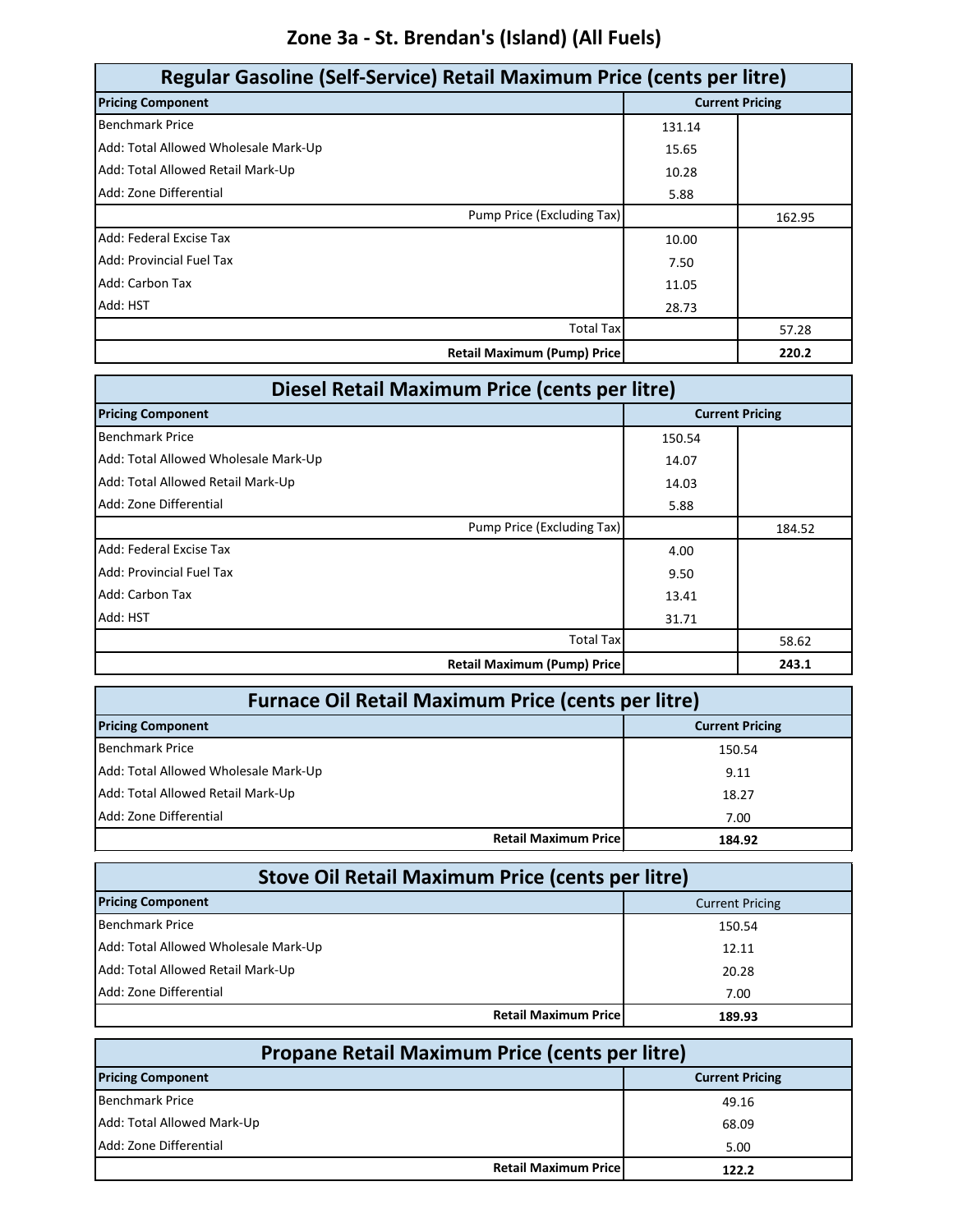### **Zone 3b - Fogo Island (All Fuels)**

| Regular Gasoline (Self-Service) Retail Maximum Price (cents per litre) |        |                        |
|------------------------------------------------------------------------|--------|------------------------|
| <b>Pricing Component</b>                                               |        | <b>Current Pricing</b> |
| <b>Benchmark Price</b>                                                 | 131.14 |                        |
| Add: Total Allowed Wholesale Mark-Up                                   | 15.65  |                        |
| Add: Total Allowed Retail Mark-Up                                      | 10.28  |                        |
| Add: Zone Differential                                                 | 6.32   |                        |
| Pump Price (Excluding Tax)                                             |        | 163.39                 |
| Add: Federal Excise Tax                                                | 10.00  |                        |
| Add: Provincial Fuel Tax                                               | 7.50   |                        |
| Add: Carbon Tax                                                        | 11.05  |                        |
| Add: HST                                                               | 28.79  |                        |
| <b>Total Tax</b>                                                       |        | 57.34                  |
| <b>Retail Maximum (Pump) Price</b>                                     |        | 220.7                  |

| Diesel Retail Maximum Price (cents per litre) |        |                        |
|-----------------------------------------------|--------|------------------------|
| <b>Pricing Component</b>                      |        | <b>Current Pricing</b> |
| <b>Benchmark Price</b>                        | 150.54 |                        |
| Add: Total Allowed Wholesale Mark-Up          | 14.07  |                        |
| Add: Total Allowed Retail Mark-Up             | 14.03  |                        |
| Add: Zone Differential                        | 6.32   |                        |
| Pump Price (Excluding Tax)                    |        | 184.96                 |
| Add: Federal Excise Tax                       | 4.00   |                        |
| Add: Provincial Fuel Tax                      | 9.50   |                        |
| Add: Carbon Tax                               | 13.41  |                        |
| Add: HST                                      | 31.78  |                        |
| <b>Total Tax</b>                              |        | 58.69                  |
| <b>Retail Maximum (Pump) Price</b>            |        | 243.7                  |

| <b>Furnace Oil Retail Maximum Price (cents per litre)</b> |                                       |  |
|-----------------------------------------------------------|---------------------------------------|--|
| <b>Pricing Component</b>                                  | <b>Current Pricing</b>                |  |
| <b>Benchmark Price</b>                                    | 150.54                                |  |
| Add: Total Allowed Wholesale Mark-Up                      | 9.11                                  |  |
| Add: Total Allowed Retail Mark-Up                         | 18.27                                 |  |
| Add: Zone Differential                                    | 6.50                                  |  |
|                                                           | <b>Retail Maximum Price</b><br>184.42 |  |

| Stove Oil Retail Maximum Price (cents per litre) |                        |  |
|--------------------------------------------------|------------------------|--|
| <b>Pricing Component</b>                         | <b>Current Pricing</b> |  |
| <b>Benchmark Price</b>                           | 150.5                  |  |
| Add: Total Allowed Wholesale Mark-Up             | 12.11                  |  |
| Add: Total Allowed Retail Mark-Up                | 20.28                  |  |
| Add: Zone Differential                           | 6.50                   |  |
| <b>Retail Maximum Pricel</b>                     | 189.43                 |  |

| <b>Propane Retail Maximum Price (cents per litre)</b> |                        |  |
|-------------------------------------------------------|------------------------|--|
| <b>Pricing Component</b>                              | <b>Current Pricing</b> |  |
| <b>Benchmark Price</b>                                | 49.16                  |  |
| Add: Total Allowed Mark-Up                            | 68.09                  |  |
| Add: Zone Differential                                | 4.50                   |  |
| <b>Retail Maximum Price</b>                           | 121.7                  |  |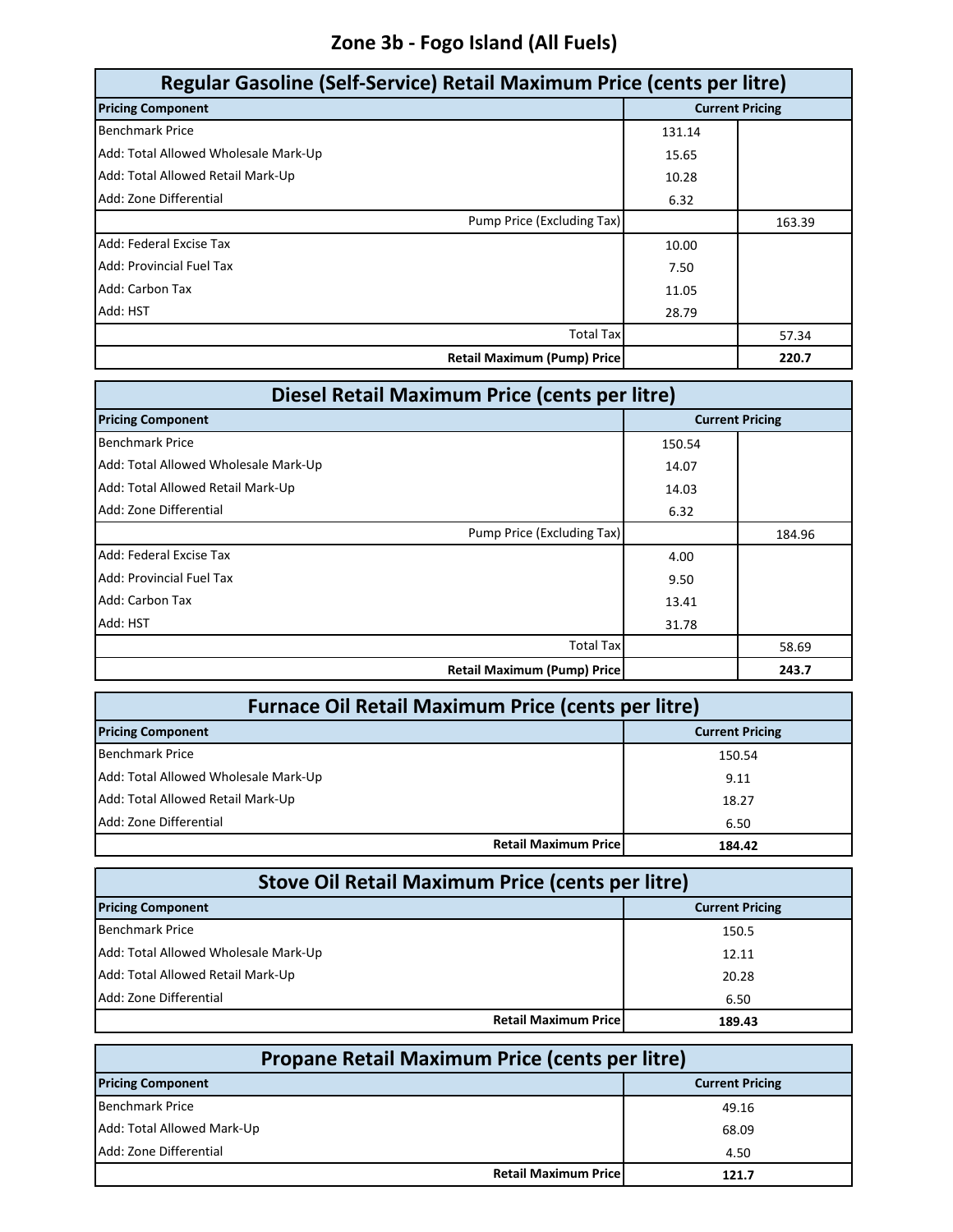### **Zone 3c - Change Islands (All Fuels)**

| Regular Gasoline (Self-Service) Retail Maximum Price (cents per litre) |        |                        |
|------------------------------------------------------------------------|--------|------------------------|
| <b>Pricing Component</b>                                               |        | <b>Current Pricing</b> |
| <b>Benchmark Price</b>                                                 | 131.14 |                        |
| Add: Total Allowed Wholesale Mark-Up                                   | 15.65  |                        |
| Add: Total Allowed Retail Mark-Up                                      | 10.28  |                        |
| Add: Zone Differential                                                 | 9.60   |                        |
| Pump Price (Excluding Tax)                                             |        | 166.67                 |
| Add: Federal Excise Tax                                                | 10.00  |                        |
| Add: Provincial Fuel Tax                                               | 7.50   |                        |
| Add: Carbon Tax                                                        | 11.05  |                        |
| Add: HST                                                               | 29.28  |                        |
| <b>Total Tax</b>                                                       |        | 57.83                  |
| <b>Retail Maximum (Pump) Price</b>                                     |        | 224.5                  |

| Diesel Retail Maximum Price (cents per litre) |                        |        |
|-----------------------------------------------|------------------------|--------|
| <b>Pricing Component</b>                      | <b>Current Pricing</b> |        |
| <b>Benchmark Price</b>                        | 150.54                 |        |
| Add: Total Allowed Wholesale Mark-Up          | 14.07                  |        |
| Add: Total Allowed Retail Mark-Up             | 14.03                  |        |
| Add: Zone Differential                        | 9.60                   |        |
| Pump Price (Excluding Tax)                    |                        | 188.24 |
| Add: Federal Excise Tax                       | 4.00                   |        |
| Add: Provincial Fuel Tax                      | 9.50                   |        |
| Add: Carbon Tax                               | 13.41                  |        |
| Add: HST                                      | 32.27                  |        |
| <b>Total Tax</b>                              |                        | 59.18  |
| <b>Retail Maximum (Pump) Price</b>            |                        | 247.4  |

| <b>Furnace Oil Retail Maximum Price (cents per litre)</b> |                                       |  |  |
|-----------------------------------------------------------|---------------------------------------|--|--|
| <b>Current Pricing</b><br><b>Pricing Component</b>        |                                       |  |  |
| <b>Benchmark Price</b>                                    | 150.54                                |  |  |
| Add: Total Allowed Wholesale Mark-Up                      | 9.11                                  |  |  |
| Add: Total Allowed Retail Mark-Up                         | 18.27                                 |  |  |
| Add: Zone Differential                                    | 8.40                                  |  |  |
|                                                           | <b>Retail Maximum Price</b><br>186.32 |  |  |

| <b>Stove Oil Retail Maximum Price (cents per litre)</b> |                        |  |
|---------------------------------------------------------|------------------------|--|
| <b>Pricing Component</b>                                | <b>Current Pricing</b> |  |
| <b>Benchmark Price</b>                                  | 150.54                 |  |
| Add: Total Allowed Wholesale Mark-Up                    | 12.11                  |  |
| Add: Total Allowed Retail Mark-Up                       | 20.28                  |  |
| Add: Zone Differential                                  | 8.40                   |  |
| <b>Retail Maximum Pricel</b>                            | 191.33                 |  |

| <b>Propane Retail Maximum Price (cents per litre)</b> |       |  |  |
|-------------------------------------------------------|-------|--|--|
| <b>Pricing Component</b><br><b>Current Pricing</b>    |       |  |  |
| <b>Benchmark Price</b>                                | 49.16 |  |  |
| Add: Total Allowed Mark-Up                            | 68.09 |  |  |
| Add: Zone Differential                                | 6.40  |  |  |
| <b>Retail Maximum Price</b>                           | 123.6 |  |  |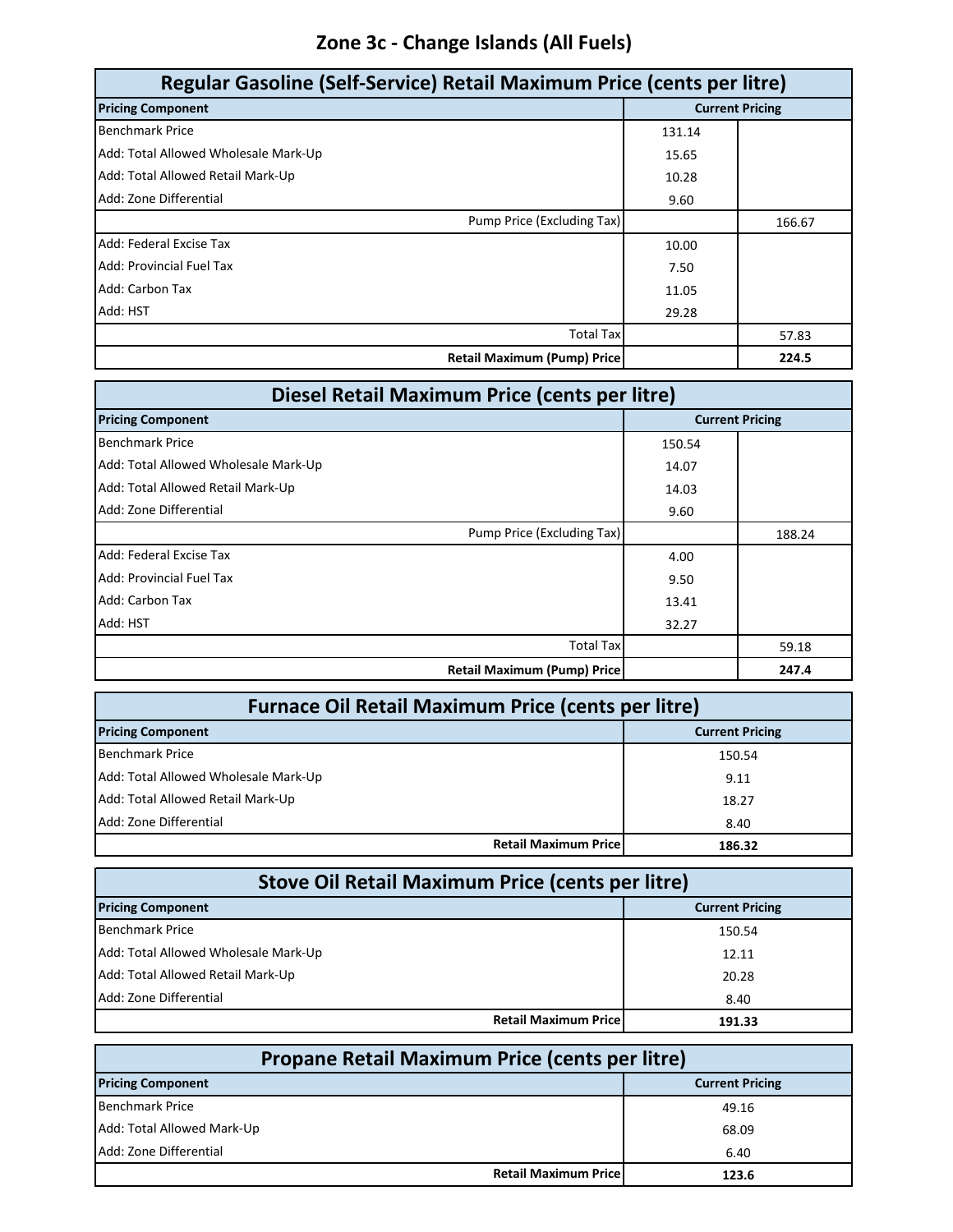### **Zone 4 - Connaigre Peninsula (All Fuels)**

| Regular Gasoline (Self-Service) Retail Maximum Price (cents per litre) |        |                        |
|------------------------------------------------------------------------|--------|------------------------|
| <b>Pricing Component</b>                                               |        | <b>Current Pricing</b> |
| <b>Benchmark Price</b>                                                 | 131.14 |                        |
| Add: Total Allowed Wholesale Mark-Up                                   | 15.65  |                        |
| Add: Total Allowed Retail Mark-Up                                      | 10.28  |                        |
| Add: Zone Differential                                                 | 5.12   |                        |
| Pump Price (Excluding Tax)                                             |        | 162.19                 |
| Add: Federal Excise Tax                                                | 10.00  |                        |
| Add: Provincial Fuel Tax                                               | 7.50   |                        |
| Add: Carbon Tax                                                        | 11.05  |                        |
| Add: HST                                                               | 28.61  |                        |
| <b>Total Tax</b>                                                       |        | 57.16                  |
| <b>Retail Maximum (Pump) Price</b>                                     |        | 219.4                  |

| Diesel Retail Maximum Price (cents per litre) |        |                        |
|-----------------------------------------------|--------|------------------------|
| <b>Pricing Component</b>                      |        | <b>Current Pricing</b> |
| <b>Benchmark Price</b>                        | 150.54 |                        |
| Add: Total Allowed Wholesale Mark-Up          | 14.07  |                        |
| Add: Total Allowed Retail Mark-Up             | 14.03  |                        |
| Add: Zone Differential                        | 5.12   |                        |
| Pump Price (Excluding Tax)                    |        | 183.76                 |
| Add: Federal Excise Tax                       | 4.00   |                        |
| Add: Provincial Fuel Tax                      | 9.50   |                        |
| Add: Carbon Tax                               | 13.41  |                        |
| Add: HST                                      | 31.60  |                        |
| <b>Total Tax</b>                              |        | 58.51                  |
| <b>Retail Maximum (Pump) Price</b>            |        | 242.3                  |

| <b>Furnace Oil Retail Maximum Price (cents per litre)</b> |                             |        |  |
|-----------------------------------------------------------|-----------------------------|--------|--|
| <b>Current Pricing</b><br><b>Pricing Component</b>        |                             |        |  |
| <b>Benchmark Price</b>                                    |                             | 150.54 |  |
| Add: Total Allowed Wholesale Mark-Up                      |                             | 9.11   |  |
| Add: Total Allowed Retail Mark-Up                         |                             | 18.27  |  |
| Add: Zone Differential                                    |                             | 7.20   |  |
|                                                           | <b>Retail Maximum Price</b> | 185.12 |  |

| <b>Stove Oil Retail Maximum Price (cents per litre)</b> |                        |  |
|---------------------------------------------------------|------------------------|--|
| <b>Pricing Component</b>                                | <b>Current Pricing</b> |  |
| <b>Benchmark Price</b>                                  | 150.54                 |  |
| Add: Total Allowed Wholesale Mark-Up                    | 12.11                  |  |
| Add: Total Allowed Retail Mark-Up                       | 20.28                  |  |
| Add: Zone Differential                                  | 7.20                   |  |
| <b>Retail Maximum Pricel</b>                            | 190.13                 |  |

| <b>Propane Retail Maximum Price (cents per litre)</b> |       |  |  |
|-------------------------------------------------------|-------|--|--|
| <b>Pricing Component</b><br><b>Current Pricing</b>    |       |  |  |
| <b>Benchmark Price</b>                                | 49.16 |  |  |
| Add: Total Allowed Mark-Up                            | 63.09 |  |  |
| Add: Zone Differential                                | 3.70  |  |  |
| <b>Retail Maximum Price</b>                           | 115.9 |  |  |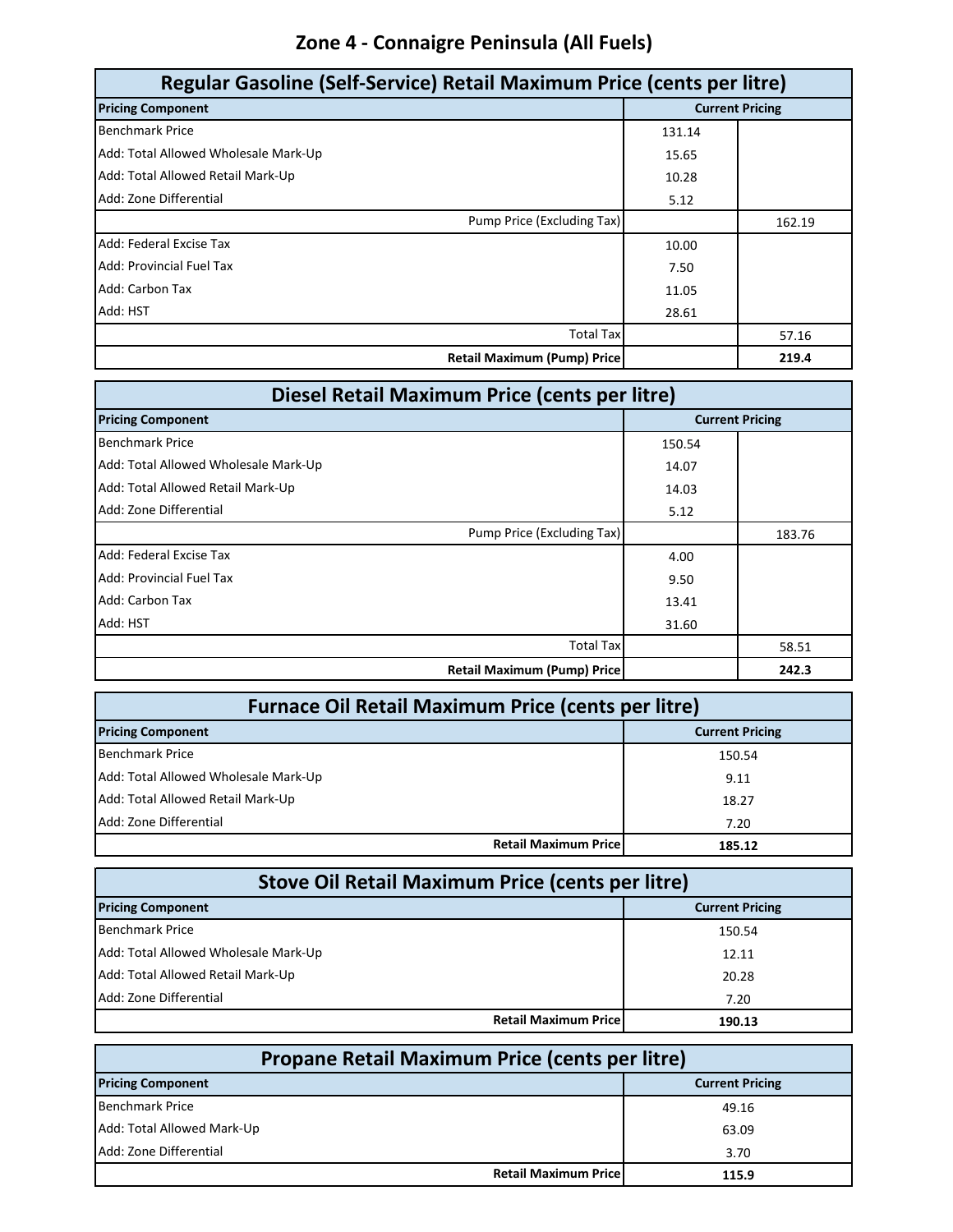# **Zone 4a - Gaultois / McCallum/ Rencontre East (All Fuels)**

| Regular Gasoline (Full-Service) Retail Maximum Price (cents per litre) |                        |        |
|------------------------------------------------------------------------|------------------------|--------|
| <b>Pricing Component</b>                                               | <b>Current Pricing</b> |        |
| <b>Benchmark Price</b>                                                 | 131.14                 |        |
| Add: Total Allowed Wholesale Mark-Up                                   | 15.65                  |        |
| Add: Total Allowed Retail Mark-Up                                      | 12.67                  |        |
| <b>Full-Serve Differential</b>                                         | 2.61                   |        |
| Add: Zone Differential                                                 | 8.09                   |        |
| Pump Price (Excluding Tax)                                             |                        | 170.16 |
| Add: Federal Excise Tax                                                | 10.00                  |        |
| <b>Add: Provincial Fuel Tax</b>                                        | 7.50                   |        |
| Add: Carbon Tax                                                        | 11.05                  |        |
| Add: HST                                                               | 29.81                  |        |
| <b>Total Tax</b>                                                       |                        | 58.36  |
| <b>Retail Maximum (Pump) Price</b>                                     |                        | 228.5  |

| Diesel Retail Maximum Price (cents per litre) |        |                        |
|-----------------------------------------------|--------|------------------------|
| <b>Pricing Component</b>                      |        | <b>Current Pricing</b> |
| <b>Benchmark Price</b>                        | 150.54 |                        |
| Add: Total Allowed Wholesale Mark-Up          | 14.07  |                        |
| Add: Total Allowed Retail Mark-Up             | 14.03  |                        |
| Add: Zone Differential                        | 8.09   |                        |
| Pump Price (Excluding Tax)                    |        | 186.73                 |
| Add: Federal Excise Tax                       | 4.00   |                        |
| <b>Add: Provincial Fuel Tax</b>               | 9.50   |                        |
| Add: Carbon Tax                               | 13.41  |                        |
| Add: HST                                      | 32.05  |                        |
| <b>Total Tax</b>                              |        | 58.96                  |
| <b>Retail Maximum (Pump) Price</b>            |        | 245.7                  |

| <b>Furnace Oil Retail Maximum Price (cents per litre)</b> |        |  |
|-----------------------------------------------------------|--------|--|
| <b>Pricing Component</b><br><b>Current Pricing</b>        |        |  |
| <b>Benchmark Price</b>                                    | 150.54 |  |
| Add: Total Allowed Wholesale Mark-Up                      | 11.11  |  |
| Add: Total Allowed Retail Mark-Up                         | 16.27  |  |
| Add: Zone Differential                                    | 17.30  |  |
| <b>Retail Maximum Pricel</b>                              | 195.22 |  |

| <b>Stove Oil Retail Maximum Price (cents per litre)</b> |        |  |
|---------------------------------------------------------|--------|--|
| <b>Pricing Component</b><br><b>Current Pricing</b>      |        |  |
| <b>Benchmark Price</b>                                  | 150.54 |  |
| Add: Total Allowed Wholesale Mark-Up                    | 15.61  |  |
| Add: Total Allowed Retail Mark-Up                       | 16.78  |  |
| Add: Zone Differential                                  | 17.30  |  |
| <b>Retail Maximum Price</b>                             | 200.23 |  |

| <b>Propane Retail Maximum Price (cents per litre)</b> |                              |       |
|-------------------------------------------------------|------------------------------|-------|
| <b>Pricing Component</b><br><b>Current Pricing</b>    |                              |       |
| <b>Benchmark Price</b>                                |                              | 49.16 |
| Add: Total Allowed Mark-Up                            |                              | 63.09 |
| Add: Zone Differential                                |                              | 15.30 |
|                                                       | <b>Retail Maximum Pricel</b> | 127.5 |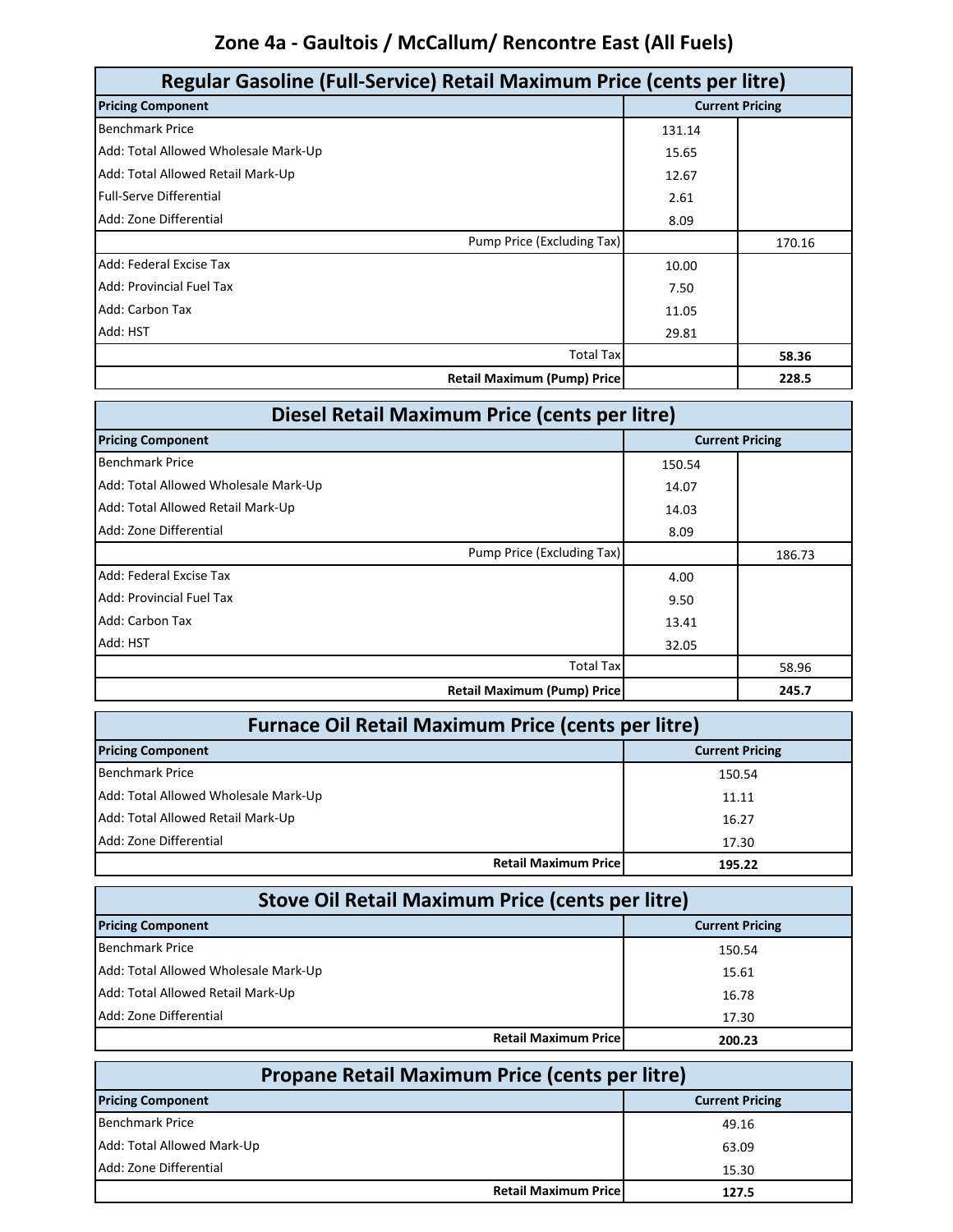# **Zone 5 - Springdale - Green Bay / Triton / Baie Verte Peninsula (All Fuels)**

| Regular Gasoline (Self-Service) Retail Maximum Price (cents per litre) |        |                        |
|------------------------------------------------------------------------|--------|------------------------|
| <b>Pricing Component</b>                                               |        | <b>Current Pricing</b> |
| <b>Benchmark Price</b>                                                 | 131.14 |                        |
| Add: Total Allowed Wholesale Mark-Up                                   | 15.65  |                        |
| Add: Total Allowed Retail Mark-Up                                      | 10.28  |                        |
| Add: Zone Differential                                                 | 3.42   |                        |
| Pump Price (Excluding Tax)                                             |        | 160.49                 |
| Add: Federal Excise Tax                                                | 10.00  |                        |
| <b>Add: Provincial Fuel Tax</b>                                        | 7.50   |                        |
| Add: Carbon Tax                                                        | 11.05  |                        |
| Add: HST                                                               | 28.36  |                        |
| <b>Total Tax</b>                                                       |        | 56.91                  |
| <b>Retail Maximum (Pump) Price</b>                                     |        | 217.4                  |

| Diesel Retail Maximum Price (cents per litre) |        |                        |
|-----------------------------------------------|--------|------------------------|
| <b>Pricing Component</b>                      |        | <b>Current Pricing</b> |
| <b>Benchmark Price</b>                        | 150.54 |                        |
| Add: Total Allowed Wholesale Mark-Up          | 14.07  |                        |
| Add: Total Allowed Retail Mark-Up             | 14.03  |                        |
| Add: Zone Differential                        | 3.42   |                        |
| Pump Price (Excluding Tax)                    |        | 182.06                 |
| Add: Federal Excise Tax                       | 4.00   |                        |
| <b>Add: Provincial Fuel Tax</b>               | 9.50   |                        |
| Add: Carbon Tax                               | 13.41  |                        |
| Add: HST                                      | 31.35  |                        |
| <b>Total Tax</b>                              |        | 58.26                  |
| <b>Retail Maximum (Pump) Price</b>            |        | 240.3                  |

| <b>Furnace Oil Retail Maximum Price (cents per litre)</b> |                                       |  |
|-----------------------------------------------------------|---------------------------------------|--|
| <b>Current Pricing</b><br><b>Pricing Component</b>        |                                       |  |
| <b>Benchmark Price</b>                                    | 150.54                                |  |
| Add: Total Allowed Wholesale Mark-Up                      | 9.11                                  |  |
| Add: Total Allowed Retail Mark-Up                         | 18.27                                 |  |
| Add: Zone Differential                                    | 4.50                                  |  |
|                                                           | <b>Retail Maximum Price</b><br>182.42 |  |

| <b>Stove Oil Retail Maximum Price (cents per litre)</b> |                        |  |
|---------------------------------------------------------|------------------------|--|
| <b>Pricing Component</b>                                | <b>Current Pricing</b> |  |
| <b>Benchmark Price</b>                                  | 150.54                 |  |
| Add: Total Allowed Wholesale Mark-Up                    | 12.11                  |  |
| Add: Total Allowed Retail Mark-Up                       | 20.28                  |  |
| Add: Zone Differential                                  | 4.50                   |  |
| <b>Retail Maximum Pricel</b>                            | 187.43                 |  |

| <b>Propane Retail Maximum Price (cents per litre)</b> |       |  |  |
|-------------------------------------------------------|-------|--|--|
| <b>Pricing Component</b><br><b>Current Pricing</b>    |       |  |  |
| <b>Benchmark Price</b>                                | 49.16 |  |  |
| Add: Total Allowed Mark-Up                            | 63.09 |  |  |
| Add: Zone Differential                                | 3.50  |  |  |
| <b>Retail Maximum Price</b>                           | 115.7 |  |  |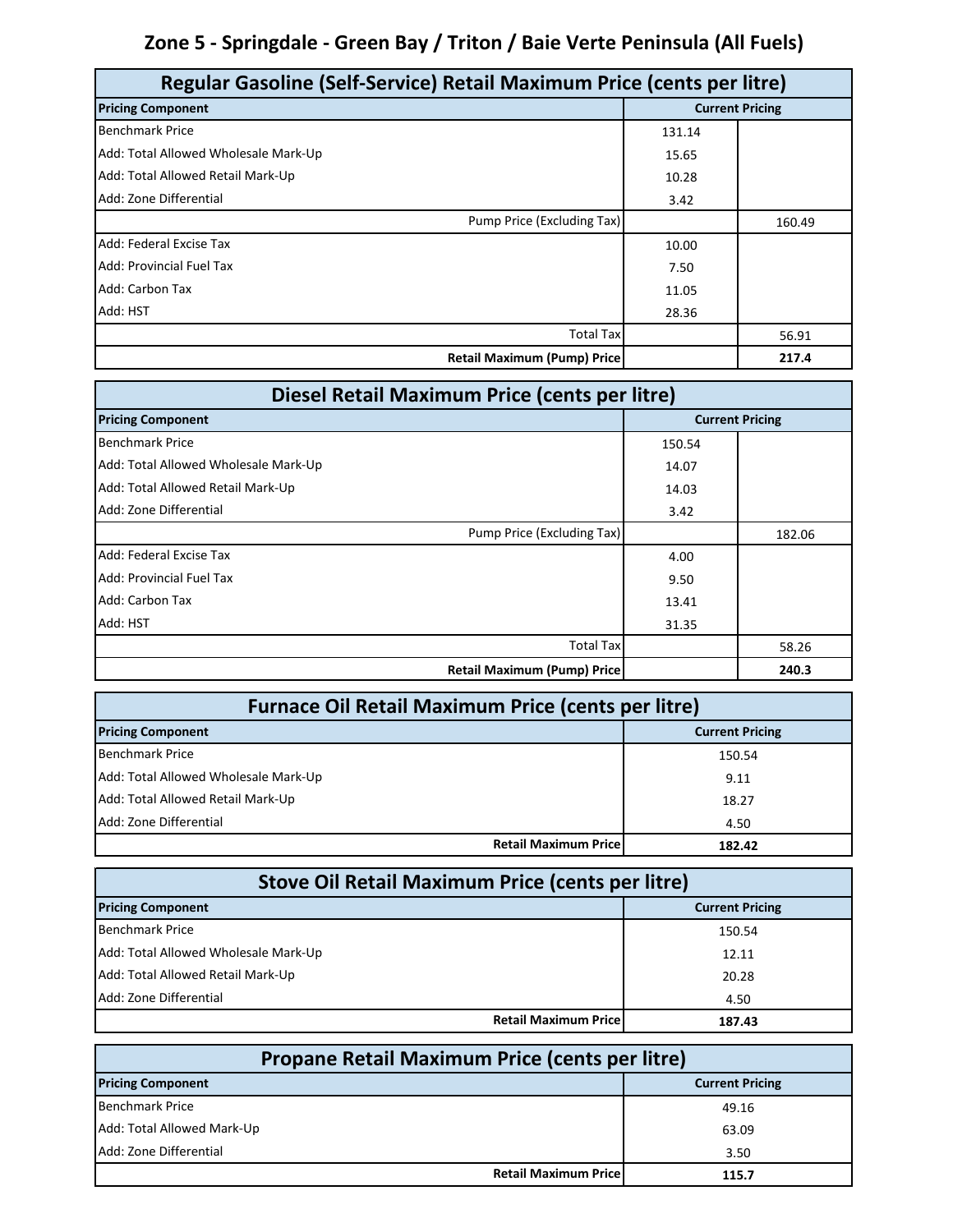# **Zone 5a - Long Island (All Fuels)**

| Regular Gasoline (Self-Service) Retail Maximum Price (cents per litre) |        |                        |
|------------------------------------------------------------------------|--------|------------------------|
| <b>Pricing Component</b>                                               |        | <b>Current Pricing</b> |
| <b>Benchmark Price</b>                                                 | 131.14 |                        |
| Add: Total Allowed Wholesale Mark-Up                                   | 15.65  |                        |
| Add: Total Allowed Retail Mark-Up                                      | 10.28  |                        |
| Add: Zone Differential                                                 | 6.97   |                        |
| Pump Price (Excluding Tax)                                             |        | 164.04                 |
| Add: Federal Excise Tax                                                | 10.00  |                        |
| Add: Provincial Fuel Tax                                               | 7.50   |                        |
| Add: Carbon Tax                                                        | 11.05  |                        |
| Add: HST                                                               | 28.89  |                        |
| <b>Total Tax</b>                                                       |        | 57.44                  |
| <b>Retail Maximum (Pump) Price</b>                                     |        | 221.5                  |

| Diesel Retail Maximum Price (cents per litre) |        |                        |
|-----------------------------------------------|--------|------------------------|
| <b>Pricing Component</b>                      |        | <b>Current Pricing</b> |
| <b>Benchmark Price</b>                        | 150.54 |                        |
| Add: Total Allowed Wholesale Mark-Up          | 14.07  |                        |
| Add: Total Allowed Retail Mark-Up             | 14.03  |                        |
| Add: Zone Differential                        | 6.97   |                        |
| Pump Price (Excluding Tax)                    |        | 185.61                 |
| Add: Federal Excise Tax                       | 4.00   |                        |
| Add: Provincial Fuel Tax                      | 9.50   |                        |
| Add: Carbon Tax                               | 13.41  |                        |
| Add: HST                                      | 31.88  |                        |
| <b>Total Tax</b>                              |        | 58.79                  |
| <b>Retail Maximum (Pump) Price</b>            |        | 244.4                  |

| <b>Furnace Oil Retail Maximum Price (cents per litre)</b> |                                       |  |
|-----------------------------------------------------------|---------------------------------------|--|
| <b>Pricing Component</b>                                  | <b>Current Pricing</b>                |  |
| <b>Benchmark Price</b>                                    | 150.54                                |  |
| Add: Total Allowed Wholesale Mark-Up                      | 9.11                                  |  |
| Add: Total Allowed Retail Mark-Up                         | 18.27                                 |  |
| Add: Zone Differential                                    | 5.00                                  |  |
|                                                           | <b>Retail Maximum Price</b><br>182.92 |  |

| <b>Stove Oil Retail Maximum Price (cents per litre)</b> |                        |  |
|---------------------------------------------------------|------------------------|--|
| <b>Pricing Component</b>                                | <b>Current Pricing</b> |  |
| <b>Benchmark Price</b>                                  | 150.54                 |  |
| Add: Total Allowed Wholesale Mark-Up                    | 12.11                  |  |
| Add: Total Allowed Retail Mark-Up                       | 20.28                  |  |
| Add: Zone Differential                                  | 5.00                   |  |
| <b>Retail Maximum Pricel</b>                            | 187.93                 |  |

| <b>Propane Retail Maximum Price (cents per litre)</b> |       |  |  |
|-------------------------------------------------------|-------|--|--|
| <b>Pricing Component</b><br><b>Current Pricing</b>    |       |  |  |
| <b>Benchmark Price</b>                                | 49.16 |  |  |
| Add: Total Allowed Mark-Up                            | 63.09 |  |  |
| Add: Zone Differential                                | 3.00  |  |  |
| <b>Retail Maximum Price</b>                           | 115.2 |  |  |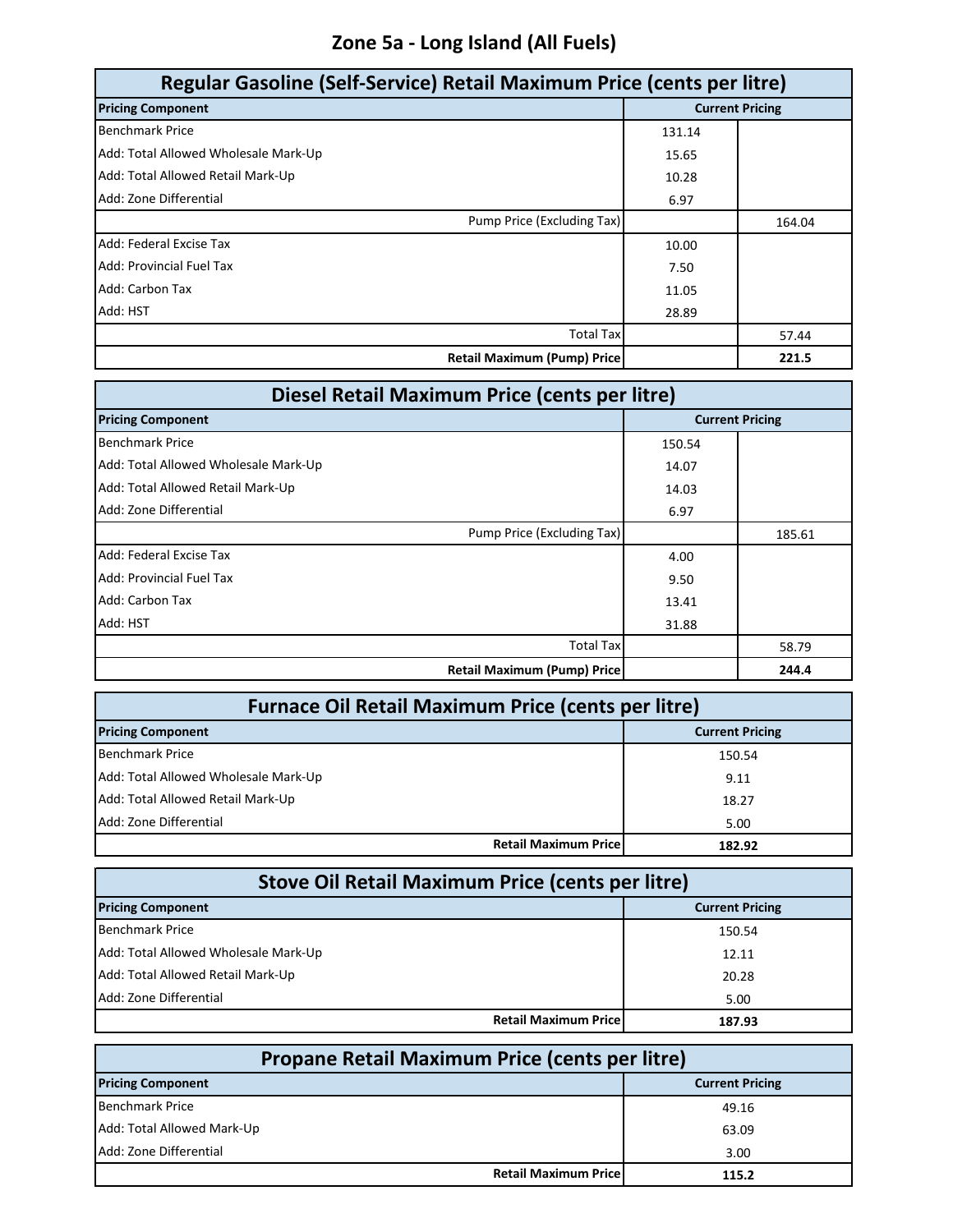### **Zone 6 - Deer Lake / Corner Brook / Bay of Islands / Gros Morne (All Fuels)**

| Regular Gasoline (Self-Service) Retail Maximum Price (cents per litre) |                        |        |
|------------------------------------------------------------------------|------------------------|--------|
| <b>Pricing Component</b>                                               | <b>Current Pricing</b> |        |
| <b>Benchmark Price</b>                                                 | 131.14                 |        |
| Add: Total Allowed Wholesale Mark-Up                                   | 15.65                  |        |
| Add: Total Allowed Retail Mark-Up                                      | 10.28                  |        |
| Add: Zone Differential                                                 | 0.62                   |        |
| Pump Price (Excluding Tax)                                             |                        | 157.69 |
| Add: Federal Excise Tax                                                | 10.00                  |        |
| <b>Add: Provincial Fuel Tax</b>                                        | 7.50                   |        |
| Add: Carbon Tax                                                        | 11.05                  |        |
| Add: HST                                                               | 27.94                  |        |
| <b>Total Tax</b>                                                       |                        | 56.49  |
| <b>Retail Maximum (Pump) Price</b>                                     |                        | 214.2  |

| Diesel Retail Maximum Price (cents per litre) |        |                        |
|-----------------------------------------------|--------|------------------------|
| <b>Pricing Component</b>                      |        | <b>Current Pricing</b> |
| <b>Benchmark Price</b>                        | 150.54 |                        |
| Add: Total Allowed Wholesale Mark-Up          | 14.07  |                        |
| Add: Total Allowed Retail Mark-Up             | 14.03  |                        |
| Add: Zone Differential                        | 0.62   |                        |
| Pump Price (Excluding Tax)                    |        | 179.26                 |
| Add: Federal Excise Tax                       | 4.00   |                        |
| Add: Provincial Fuel Tax                      | 9.50   |                        |
| Add: Carbon Tax                               | 13.41  |                        |
| Add: HST                                      | 30.93  |                        |
| <b>Total Tax</b>                              |        | 57.84                  |
| <b>Retail Maximum (Pump) Price</b>            |        | 237.1                  |

| <b>Furnace Oil Retail Maximum Price (cents per litre)</b> |                                       |  |
|-----------------------------------------------------------|---------------------------------------|--|
| <b>Pricing Component</b><br><b>Current Pricing</b>        |                                       |  |
| <b>Benchmark Price</b>                                    | 150.54                                |  |
| Add: Total Allowed Wholesale Mark-Up                      | 9.11                                  |  |
| Add: Total Allowed Retail Mark-Up                         | 18.27                                 |  |
| Add: Zone Differential                                    | 0.90                                  |  |
|                                                           | <b>Retail Maximum Price</b><br>178.82 |  |

| <b>Stove Oil Retail Maximum Price (cents per litre)</b> |                        |  |
|---------------------------------------------------------|------------------------|--|
| <b>Pricing Component</b>                                | <b>Current Pricing</b> |  |
| <b>Benchmark Price</b>                                  | 150.54                 |  |
| Add: Total Allowed Wholesale Mark-Up                    | 12.11                  |  |
| Add: Total Allowed Retail Mark-Up                       | 20.28                  |  |
| Add: Zone Differential                                  | 0.90                   |  |
| <b>Retail Maximum Pricel</b>                            | 183.83                 |  |

| <b>Propane Retail Maximum Price (cents per litre)</b> |       |  |  |
|-------------------------------------------------------|-------|--|--|
| <b>Pricing Component</b><br><b>Current Pricing</b>    |       |  |  |
| <b>Benchmark Price</b>                                | 49.16 |  |  |
| Add: Total Allowed Mark-Up                            | 63.09 |  |  |
| Add: Zone Differential                                | 4.60  |  |  |
| <b>Retail Maximum Price</b>                           | 116.8 |  |  |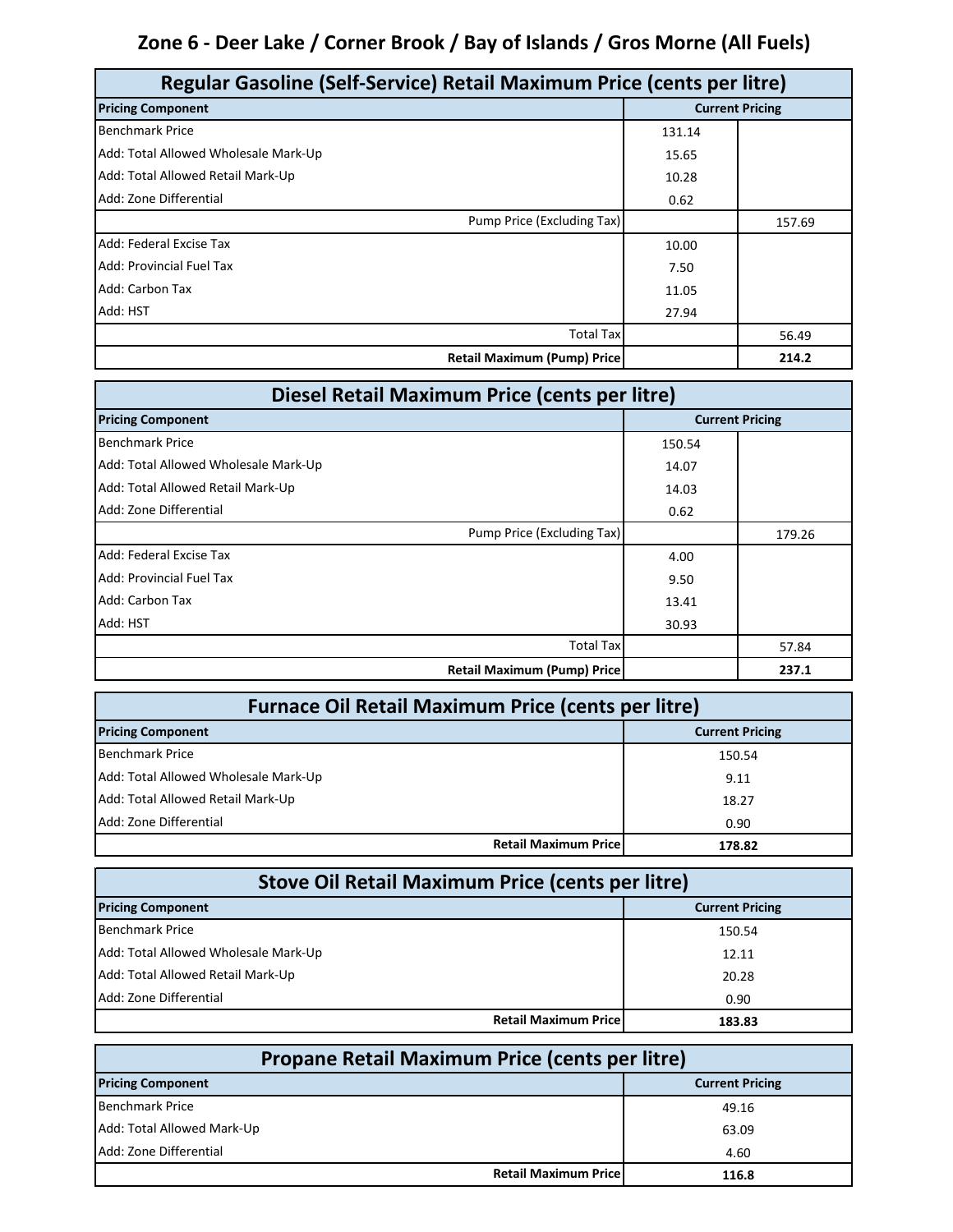### **Zone 7 - Stephenville/Port au Port/Codroy Valley/ Channel - Port aux Basques/Burgeo (Motor Fuels Only)**

| Regular Gasoline (Self-Service) Retail Maximum Price (cents per litre) |                        |        |
|------------------------------------------------------------------------|------------------------|--------|
| <b>Pricing Component</b>                                               | <b>Current Pricing</b> |        |
| <b>Benchmark Price</b>                                                 | 131.14                 |        |
| Add: Total Allowed Wholesale Mark-Up                                   | 15.65                  |        |
| Add: Total Allowed Retail Mark-Up                                      | 10.28                  |        |
| Add: Zone Differential                                                 | 1.39                   |        |
| Pump Price (Excluding Tax)                                             |                        | 158.46 |
| Add: Federal Excise Tax                                                | 10.00                  |        |
| Add: Provincial Fuel Tax                                               | 7.50                   |        |
| Add: Carbon Tax                                                        | 11.05                  |        |
| Add: HST                                                               | 28.05                  |        |
| <b>Total Tax</b>                                                       |                        | 56.60  |
| <b>Retail Maximum (Pump) Price</b>                                     |                        | 215.1  |

| Diesel Retail Maximum Price (cents per litre) |        |                        |
|-----------------------------------------------|--------|------------------------|
| <b>Pricing Component</b>                      |        | <b>Current Pricing</b> |
| <b>Benchmark Price</b>                        | 150.54 |                        |
| Add: Total Allowed Wholesale Mark-Up          | 14.07  |                        |
| Add: Total Allowed Retail Mark-Up             | 14.03  |                        |
| Add: Zone Differential                        | 1.39   |                        |
| Pump Price (Excluding Tax)                    |        | 180.03                 |
| Add: Federal Excise Tax                       | 4.00   |                        |
| Add: Provincial Fuel Tax                      | 9.50   |                        |
| Add: Carbon Tax                               | 13.41  |                        |
| Add: HST                                      | 31.04  |                        |
| <b>Total Tax</b>                              |        | 57.95                  |
| <b>Retail Maximum (Pump) Price</b>            |        | 238.0                  |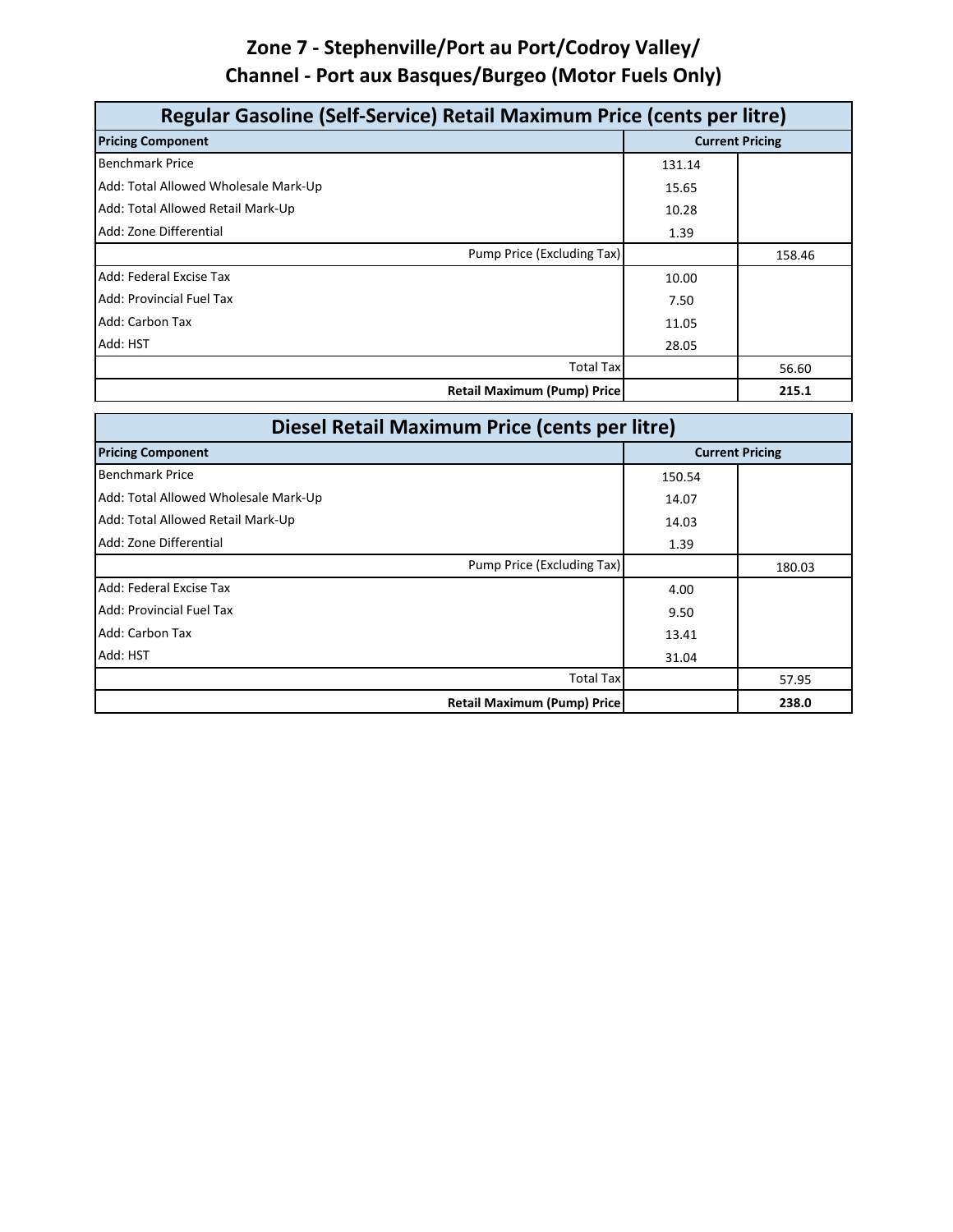#### **Zone 7a - Ramea (All Fuels)**

| Regular Gasoline (Self-Service) Retail Maximum Price (cents per litre) |                        |        |
|------------------------------------------------------------------------|------------------------|--------|
| <b>Pricing Component</b>                                               | <b>Current Pricing</b> |        |
| <b>Benchmark Price</b>                                                 | 131.14                 |        |
| Add: Total Allowed Wholesale Mark-Up                                   | 15.65                  |        |
| Add: Total Allowed Retail Mark-Up                                      | 10.28                  |        |
| Add: Zone Differential                                                 | 10.79                  |        |
| Pump Price (Excluding Tax)                                             |                        | 167.86 |
| Add: Federal Excise Tax                                                | 10.00                  |        |
| Add: Provincial Fuel Tax                                               | 7.50                   |        |
| Add: Carbon Tax                                                        | 11.05                  |        |
| Add: HST                                                               | 29.46                  |        |
| <b>Total Tax</b>                                                       |                        | 58.01  |
| <b>Retail Maximum (Pump) Price</b>                                     |                        | 225.9  |

| Diesel Retail Maximum Price (cents per litre) |        |                        |
|-----------------------------------------------|--------|------------------------|
| <b>Pricing Component</b>                      |        | <b>Current Pricing</b> |
| <b>Benchmark Price</b>                        | 150.54 |                        |
| Add: Total Allowed Wholesale Mark-Up          | 14.07  |                        |
| Add: Total Allowed Retail Mark-Up             | 14.03  |                        |
| Add: Zone Differential                        | 3.68   |                        |
| Pump Price (Excluding Tax)                    |        | 182.32                 |
| Add: Federal Excise Tax                       | 4.00   |                        |
| Add: Provincial Fuel Tax                      | 9.50   |                        |
| Add: Carbon Tax                               | 13.41  |                        |
| Add: HST                                      | 31.38  |                        |
| <b>Total Tax</b>                              |        | 58.29                  |
| <b>Retail Maximum (Pump) Price</b>            |        | 240.6                  |

| <b>Furnace Oil Retail Maximum Price (cents per litre)</b> |                                       |  |
|-----------------------------------------------------------|---------------------------------------|--|
| <b>Pricing Component</b><br><b>Current Pricing</b>        |                                       |  |
| <b>Benchmark Price</b>                                    | 150.54                                |  |
| Add: Total Allowed Wholesale Mark-Up                      | 9.11                                  |  |
| Add: Total Allowed Retail Mark-Up                         | 18.27                                 |  |
| Add: Zone Differential                                    | 10.40                                 |  |
|                                                           | <b>Retail Maximum Price</b><br>188.32 |  |

| Stove Oil Retail Maximum Price (cents per litre) |                        |  |
|--------------------------------------------------|------------------------|--|
| <b>Pricing Component</b>                         | <b>Current Pricing</b> |  |
| <b>Benchmark Price</b>                           | 150.54                 |  |
| Add: Total Allowed Wholesale Mark-Up             | 12.11                  |  |
| Add: Total Allowed Retail Mark-Up                | 20.28                  |  |
| Add: Zone Differential                           | 10.40                  |  |
| <b>Retail Maximum Pricel</b>                     | 193.33                 |  |

| <b>Propane Retail Maximum Price (cents per litre)</b> |                        |  |
|-------------------------------------------------------|------------------------|--|
| <b>Pricing Component</b>                              | <b>Current Pricing</b> |  |
| <b>Benchmark Price</b>                                | 49.16                  |  |
| Add: Total Allowed Mark-Up                            | 63.09                  |  |
| Add: Zone Differential                                | 8.40                   |  |
| <b>Retail Maximum Price</b>                           | 120.6                  |  |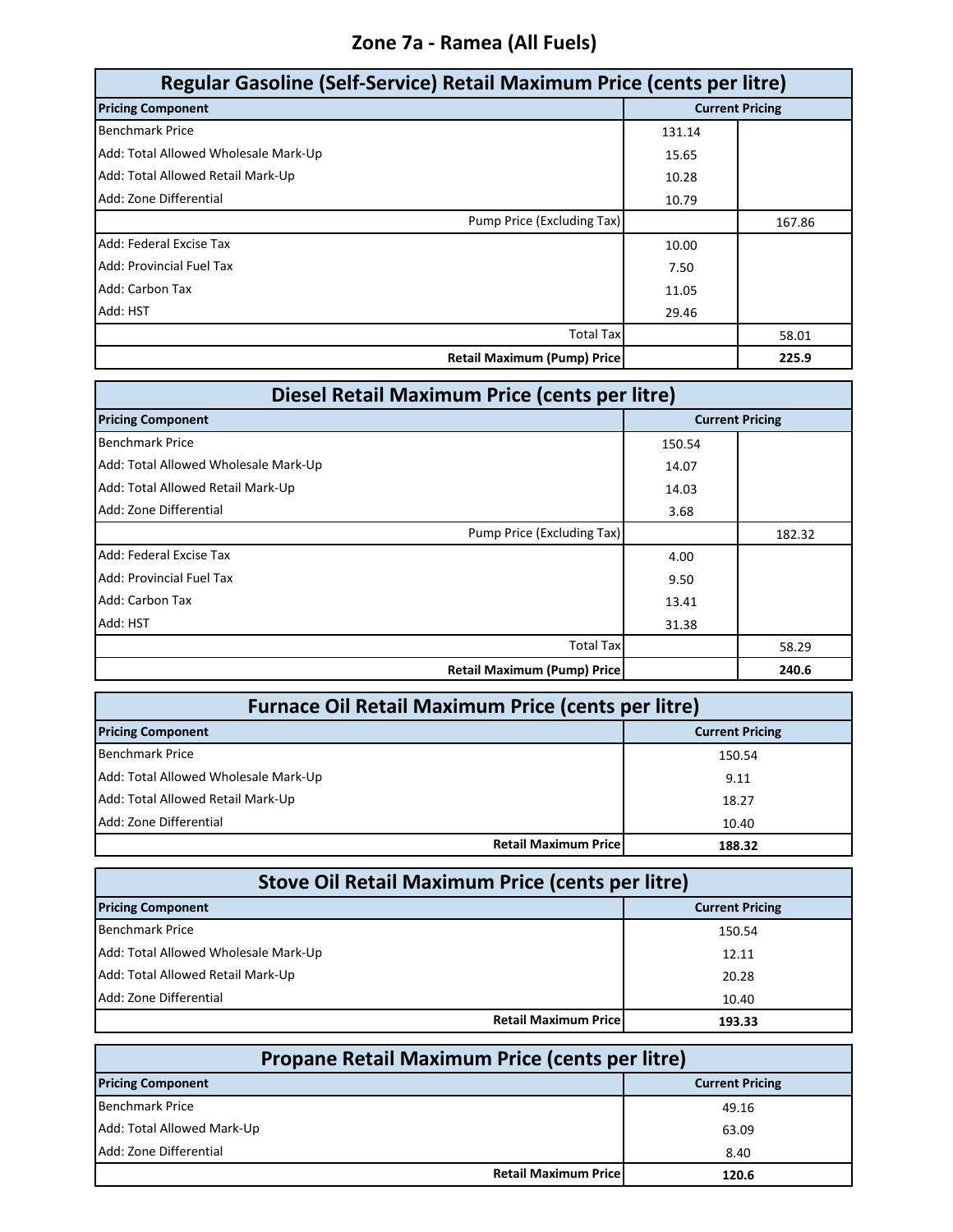# **Zone 7b - Grey River / François / Grand Bruit / La Poile (All Fuels)**

| Regular Gasoline (Full-Service) Retail Maximum Price (cents per litre) |        |                        |
|------------------------------------------------------------------------|--------|------------------------|
| <b>Pricing Component</b>                                               |        | <b>Current Pricing</b> |
| <b>Benchmark Price</b>                                                 | 131.14 |                        |
| Add: Total Allowed Wholesale Mark-Up                                   | 15.65  |                        |
| Add: Total Allowed Retail Mark-Up                                      | 12.67  |                        |
| <b>Full-Serve Differential</b>                                         | 2.61   |                        |
| Add: Zone Differential                                                 | 12.06  |                        |
| Pump Price (Excluding Tax)                                             |        | 174.13                 |
| Add: Federal Excise Tax                                                | 10.00  |                        |
| <b>Add: Provincial Fuel Tax</b>                                        | 7.50   |                        |
| Add: Carbon Tax                                                        | 11.05  |                        |
| Add: HST                                                               | 30.40  |                        |
| Total Tax                                                              |        | 58.95                  |
| <b>Retail Maximum (Pump) Price</b>                                     |        | 233.1                  |

| Diesel Retail Maximum Price (cents per litre) |        |                        |
|-----------------------------------------------|--------|------------------------|
| <b>Pricing Component</b>                      |        | <b>Current Pricing</b> |
| <b>Benchmark Price</b>                        | 150.54 |                        |
| Add: Total Allowed Wholesale Mark-Up          | 14.07  |                        |
| Add: Total Allowed Retail Mark-Up             | 14.03  |                        |
| Add: Zone Differential                        | 9.60   |                        |
| Pump Price (Excluding Tax)                    |        | 188.24                 |
| Add: Federal Excise Tax                       | 4.00   |                        |
| <b>Add: Provincial Fuel Tax</b>               | 9.50   |                        |
| Add: Carbon Tax                               | 13.41  |                        |
| Add: HST                                      | 32.27  |                        |
| <b>Total Tax</b>                              |        | 59.18                  |
| <b>Retail Maximum (Pump) Price</b>            |        | 247.4                  |

| <b>Furnace Oil Retail Maximum Price (cents per litre)</b> |                              |                        |
|-----------------------------------------------------------|------------------------------|------------------------|
| <b>Pricing Component</b>                                  |                              | <b>Current Pricing</b> |
| <b>Benchmark Price</b>                                    |                              | 150.54                 |
| Add: Total Allowed Wholesale Mark-Up                      |                              | 11.11                  |
| Add: Total Allowed Retail Mark-Up                         |                              | 16.27                  |
| Add: Zone Differential                                    |                              | 16.50                  |
|                                                           | <b>Retail Maximum Pricel</b> | 194.42                 |

| <b>Stove Oil Retail Maximum Price (cents per litre)</b> |                        |  |
|---------------------------------------------------------|------------------------|--|
| <b>Pricing Component</b>                                | <b>Current Pricing</b> |  |
| <b>Benchmark Price</b>                                  | 150.54                 |  |
| Add: Total Allowed Wholesale Mark-Up                    | 15.61                  |  |
| Add: Total Allowed Retail Mark-Up                       | 16.78                  |  |
| Add: Zone Differential                                  | 16.50                  |  |
| <b>Retail Maximum Pricel</b>                            | 199.43                 |  |

| Propane Retail Maximum Price (cents per litre) |                                       |  |
|------------------------------------------------|---------------------------------------|--|
| <b>Pricing Component</b>                       | <b>Current Pricing</b>                |  |
| <b>Benchmark Price</b>                         | 49.16                                 |  |
| Add: Total Allowed Mark-Up                     | 63.09                                 |  |
| Add: Zone Differential                         | 14.50                                 |  |
|                                                | <b>Retail Maximum Pricel</b><br>126.7 |  |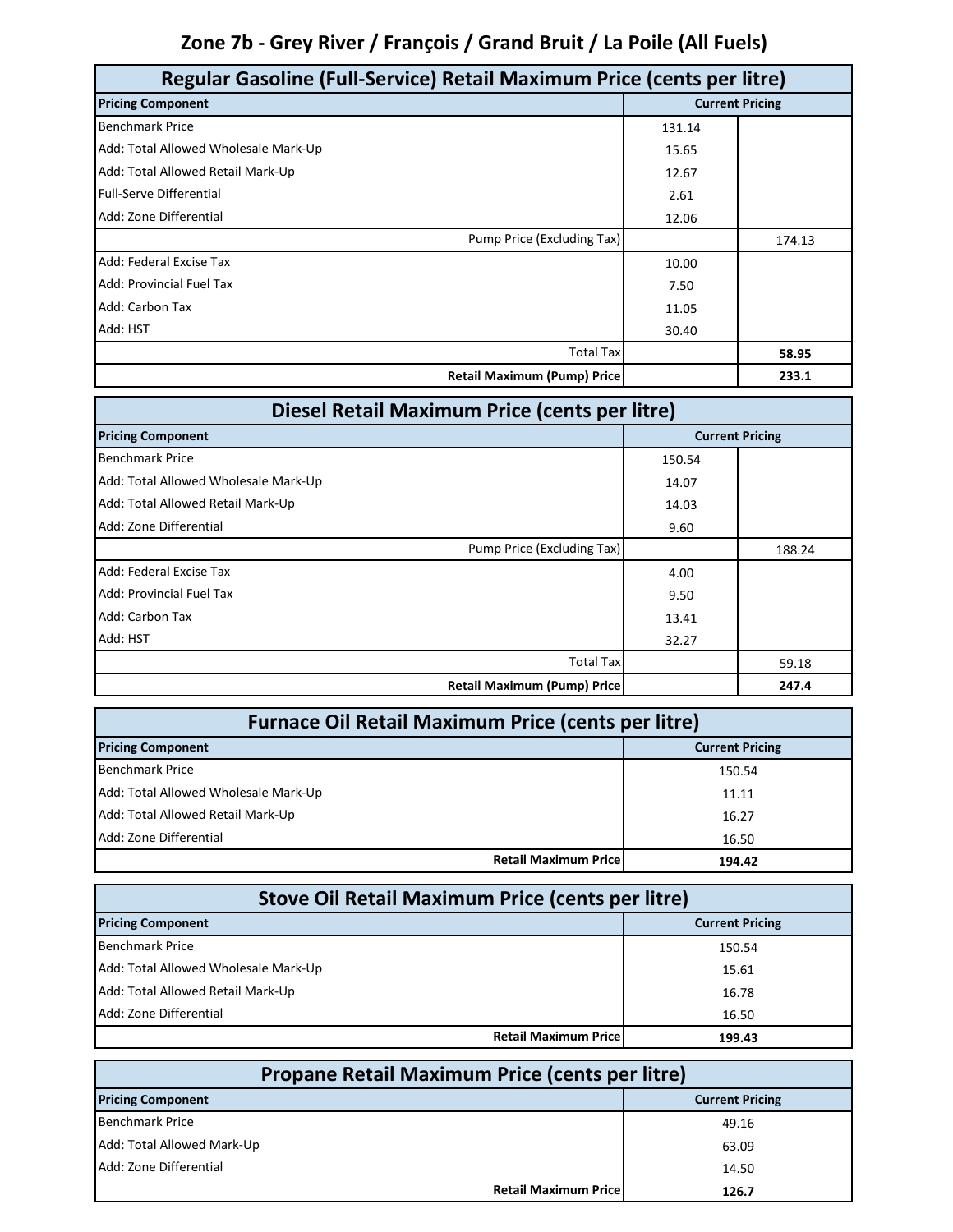#### **Zone 7W - Stephenville / Port au Port / Codroy Valley / Channel - Port aux Basque (Heating Fuels Only)**

| <b>Furnace Oil Retail Maximum Price (cents per litre)</b> |                        |  |
|-----------------------------------------------------------|------------------------|--|
| <b>Pricing Component</b>                                  | <b>Current Pricing</b> |  |
| <b>Benchmark Price</b>                                    | 150.54                 |  |
| Add: Total Allowed Wholesale Mark-Up                      | 9.11                   |  |
| Add: Total Allowed Retail Mark-Up                         | 18.27                  |  |
| Add: Zone Differential                                    | 4.30                   |  |
| <b>Retail Maximum Price</b>                               | 182.22                 |  |

| <b>Stove Oil Retail Maximum Price (cents per litre)</b> |                        |  |
|---------------------------------------------------------|------------------------|--|
| <b>Pricing Component</b>                                | <b>Current Pricing</b> |  |
| <b>Benchmark Price</b>                                  | 150.5                  |  |
| Add: Total Allowed Wholesale Mark-Up                    | 12.11                  |  |
| Add: Total Allowed Retail Mark-Up                       | 20.28                  |  |
| Add: Zone Differential                                  | 4.30                   |  |
| <b>Retail Maximum Price</b>                             | 187.23                 |  |

| Propane Retail Maximum Price (cents per litre) |                        |  |
|------------------------------------------------|------------------------|--|
| <b>Pricing Component</b>                       | <b>Current Pricing</b> |  |
| <b>Benchmark Price</b>                         | 49.16                  |  |
| Add: Total Allowed Mark-Up                     | 63.09                  |  |
| Add: Zone Differential                         | 5.90                   |  |
| <b>Retail Maximum Pricel</b>                   | 118.1                  |  |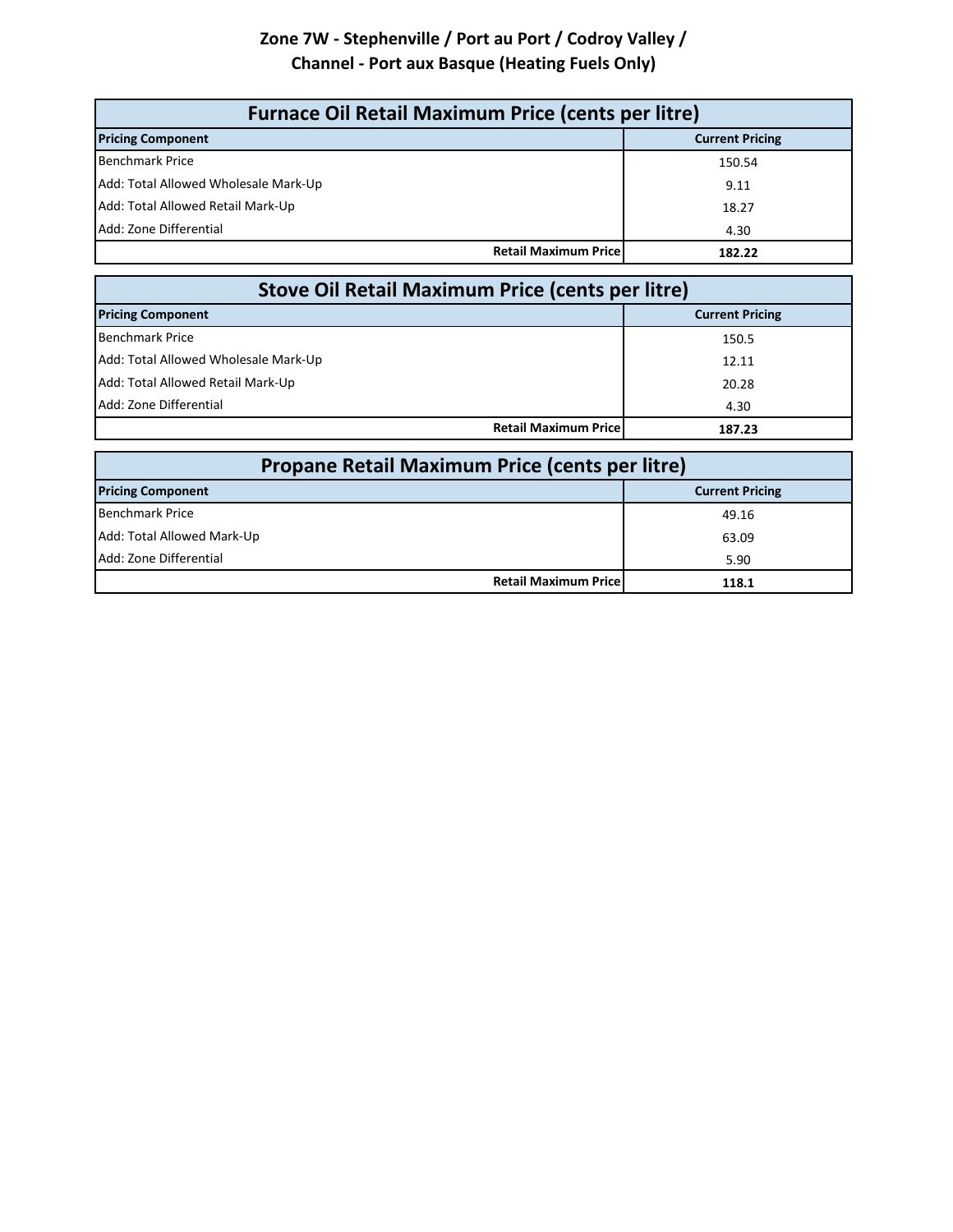# **Zone 7SE - Burgeo (Heating Fuels Only) (All Fuels)**

| <b>Furnace Oil Retail Maximum Price (cents per litre)</b> |                        |  |
|-----------------------------------------------------------|------------------------|--|
| <b>Pricing Component</b>                                  | <b>Current Pricing</b> |  |
| <b>Benchmark Price</b>                                    | 150.54                 |  |
| Add: Total Allowed Wholesale Mark-Up                      | 9.11                   |  |
| Add: Total Allowed Retail Mark-Up                         | 18.27                  |  |
| Add: Zone Differential                                    | 6.80                   |  |
| <b>Retail Maximum Pricel</b>                              | 184.72                 |  |

| <b>Stove Oil Retail Maximum Price (cents per litre)</b> |                        |  |
|---------------------------------------------------------|------------------------|--|
| <b>Pricing Component</b>                                | <b>Current Pricing</b> |  |
| <b>Benchmark Price</b>                                  | 150.54                 |  |
| Add: Total Allowed Wholesale Mark-Up                    | 12.11                  |  |
| Add: Total Allowed Retail Mark-Up                       | 20.28                  |  |
| Add: Zone Differential                                  | 6.80                   |  |
| <b>Retail Maximum Pricel</b>                            | 189.73                 |  |

| Propane Retail Maximum Price (cents per litre) |                                       |  |
|------------------------------------------------|---------------------------------------|--|
| <b>Pricing Component</b>                       | <b>Current Pricing</b>                |  |
| <b>Benchmark Price</b>                         | 49.16                                 |  |
| Add: Total Allowed Mark-Up                     | 63.09                                 |  |
| Add: Zone Differential                         | 5.90                                  |  |
|                                                | <b>Retail Maximum Pricel</b><br>118.1 |  |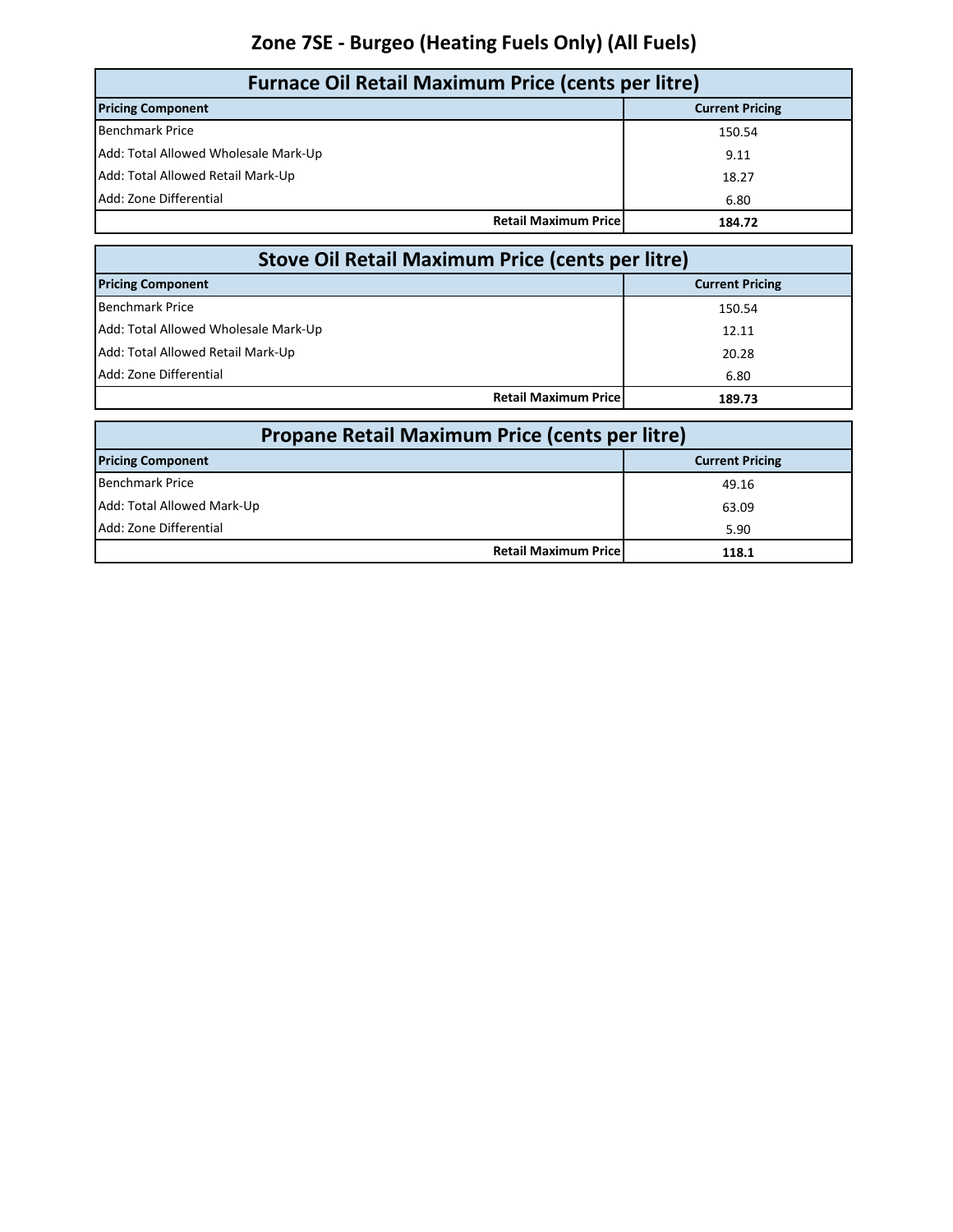### **Zone 8 - Northern Peninsula - Gros Morne National Park to Bellburns (All Fuels)**

| Regular Gasoline (Self-Service) Retail Maximum Price (cents per litre) |                        |        |
|------------------------------------------------------------------------|------------------------|--------|
| <b>Pricing Component</b>                                               | <b>Current Pricing</b> |        |
| <b>Benchmark Price</b>                                                 | 131.14                 |        |
| Add: Total Allowed Wholesale Mark-Up                                   | 15.65                  |        |
| Add: Total Allowed Retail Mark-Up                                      | 10.28                  |        |
| Add: Zone Differential                                                 | 1.55                   |        |
| Pump Price (Excluding Tax)                                             |                        | 158.62 |
| Add: Federal Excise Tax                                                | 10.00                  |        |
| Add: Provincial Fuel Tax                                               | 7.50                   |        |
| Add: Carbon Tax                                                        | 11.05                  |        |
| Add: HST                                                               | 28.08                  |        |
| <b>Total Tax</b>                                                       |                        | 56.63  |
| <b>Retail Maximum (Pump) Price</b>                                     |                        | 215.2  |

| Diesel Retail Maximum Price (cents per litre) |                        |        |
|-----------------------------------------------|------------------------|--------|
| <b>Pricing Component</b>                      | <b>Current Pricing</b> |        |
| <b>Benchmark Price</b>                        | 150.54                 |        |
| Add: Total Allowed Wholesale Mark-Up          | 14.07                  |        |
| Add: Total Allowed Retail Mark-Up             | 14.03                  |        |
| Add: Zone Differential                        | 1.55                   |        |
| Pump Price (Excluding Tax)                    |                        | 180.19 |
| Add: Federal Excise Tax                       | 4.00                   |        |
| Add: Provincial Fuel Tax                      | 9.50                   |        |
| Add: Carbon Tax                               | 13.41                  |        |
| Add: HST                                      | 31.07                  |        |
| <b>Total Tax</b>                              |                        | 57.98  |
| <b>Retail Maximum (Pump) Price</b>            |                        | 238.2  |

| <b>Furnace Oil Retail Maximum Price (cents per litre)</b> |                        |  |
|-----------------------------------------------------------|------------------------|--|
| <b>Pricing Component</b>                                  | <b>Current Pricing</b> |  |
| <b>Benchmark Price</b>                                    | 150.54                 |  |
| Add: Total Allowed Wholesale Mark-Up                      | 9.11                   |  |
| Add: Total Allowed Retail Mark-Up                         | 18.27                  |  |
| Add: Zone Differential                                    | 1.90                   |  |
| <b>Retail Maximum Price</b>                               | 179.82                 |  |

| <b>Stove Oil Retail Maximum Price (cents per litre)</b> |                        |  |
|---------------------------------------------------------|------------------------|--|
| <b>Pricing Component</b>                                | <b>Current Pricing</b> |  |
| <b>Benchmark Price</b>                                  | 150.54                 |  |
| Add: Total Allowed Wholesale Mark-Up                    | 12.11                  |  |
| Add: Total Allowed Retail Mark-Up                       | 20.28                  |  |
| Add: Zone Differential                                  | 1.90                   |  |
| <b>Retail Maximum Pricel</b>                            | 184.83                 |  |

| <b>Propane Retail Maximum Price (cents per litre)</b> |                        |  |
|-------------------------------------------------------|------------------------|--|
| <b>Pricing Component</b>                              | <b>Current Pricing</b> |  |
| <b>Benchmark Price</b>                                | 49.16                  |  |
| Add: Total Allowed Mark-Up                            | 63.09                  |  |
| Add: Zone Differential                                | 5.70                   |  |
| <b>Retail Maximum Price</b>                           | 117.9                  |  |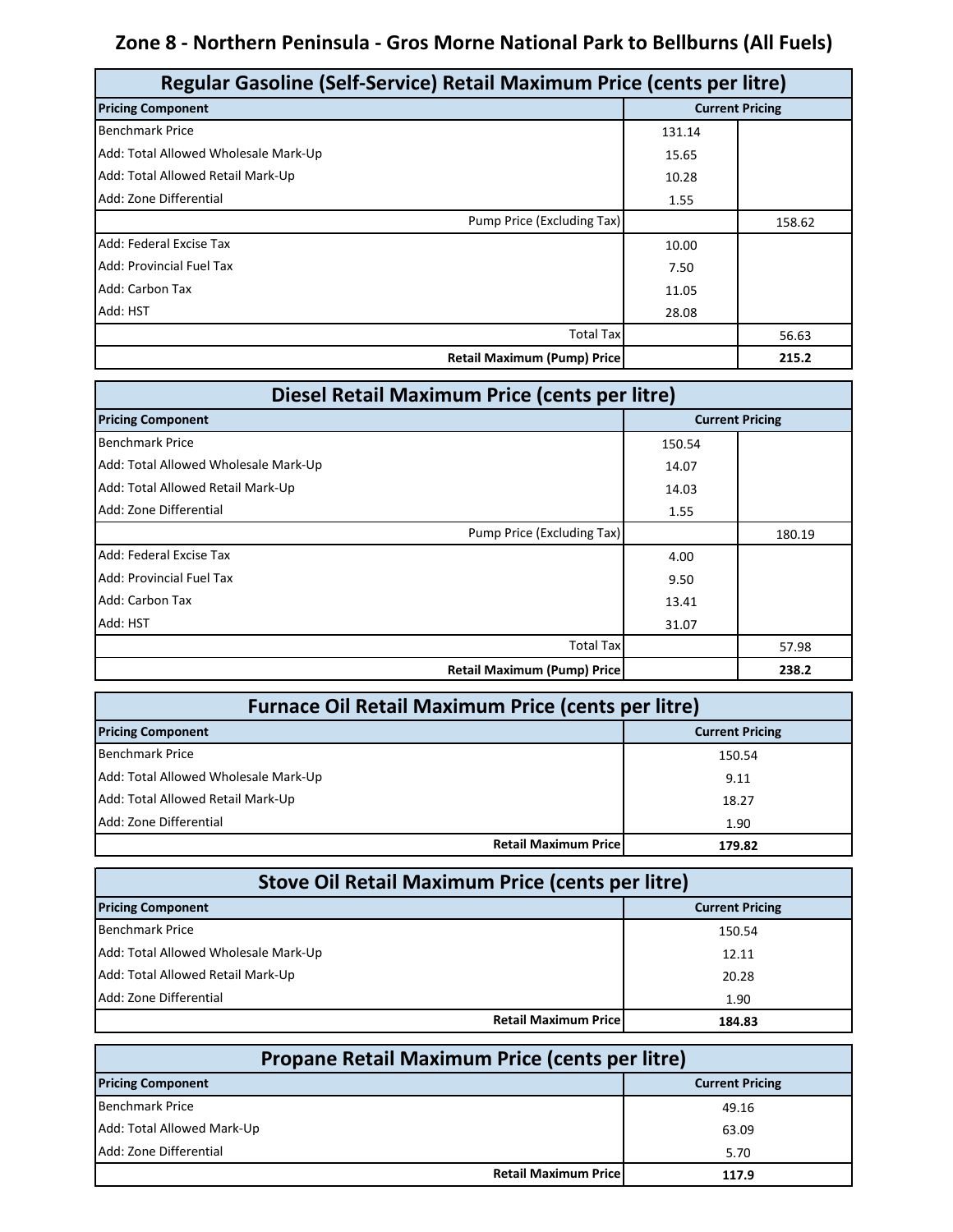# **Zone 9 - Northern Peninsula to Englee and St. Anthony (All Fuels)**

| Regular Gasoline (Self-Service) Retail Maximum Price (cents per litre) |                        |        |
|------------------------------------------------------------------------|------------------------|--------|
| <b>Pricing Component</b>                                               | <b>Current Pricing</b> |        |
| <b>Benchmark Price</b>                                                 | 131.14                 |        |
| Add: Total Allowed Wholesale Mark-Up                                   | 15.65                  |        |
| Add: Total Allowed Retail Mark-Up                                      | 10.28                  |        |
| Add: Zone Differential                                                 | 3.28                   |        |
| Pump Price (Excluding Tax)                                             |                        | 160.35 |
| Add: Federal Excise Tax                                                | 10.00                  |        |
| Add: Provincial Fuel Tax                                               | 7.50                   |        |
| Add: Carbon Tax                                                        | 11.05                  |        |
| Add: HST                                                               | 28.34                  |        |
| <b>Total Tax</b>                                                       |                        | 56.89  |
| <b>Retail Maximum (Pump) Price</b>                                     |                        | 217.2  |

| Diesel Retail Maximum Price (cents per litre) |                        |        |
|-----------------------------------------------|------------------------|--------|
| <b>Pricing Component</b>                      | <b>Current Pricing</b> |        |
| <b>Benchmark Price</b>                        | 150.54                 |        |
| Add: Total Allowed Wholesale Mark-Up          | 14.07                  |        |
| Add: Total Allowed Retail Mark-Up             | 14.03                  |        |
| Add: Zone Differential                        | 3.28                   |        |
| Pump Price (Excluding Tax)                    |                        | 181.92 |
| Add: Federal Excise Tax                       | 4.00                   |        |
| Add: Provincial Fuel Tax                      | 9.50                   |        |
| Add: Carbon Tax                               | 13.41                  |        |
| Add: HST                                      | 31.32                  |        |
| <b>Total Tax</b>                              |                        | 58.23  |
| <b>Retail Maximum (Pump) Price</b>            |                        | 240.2  |

| <b>Furnace Oil Retail Maximum Price (cents per litre)</b> |                                       |  |
|-----------------------------------------------------------|---------------------------------------|--|
| <b>Pricing Component</b>                                  | <b>Current Pricing</b>                |  |
| <b>Benchmark Price</b>                                    | 150.54                                |  |
| Add: Total Allowed Wholesale Mark-Up                      | 9.11                                  |  |
| Add: Total Allowed Retail Mark-Up                         | 18.27                                 |  |
| Add: Zone Differential                                    | 6.50                                  |  |
|                                                           | <b>Retail Maximum Price</b><br>184.42 |  |

| Stove Oil Retail Maximum Price (cents per litre) |                        |  |
|--------------------------------------------------|------------------------|--|
| <b>Pricing Component</b>                         | <b>Current Pricing</b> |  |
| <b>Benchmark Price</b>                           | 150.54                 |  |
| Add: Total Allowed Wholesale Mark-Up             | 12.11                  |  |
| Add: Total Allowed Retail Mark-Up                | 20.28                  |  |
| Add: Zone Differential                           | 6.50                   |  |
| <b>Retail Maximum Pricel</b>                     | 189.43                 |  |

| <b>Propane Retail Maximum Price (cents per litre)</b> |                        |  |
|-------------------------------------------------------|------------------------|--|
| <b>Pricing Component</b>                              | <b>Current Pricing</b> |  |
| <b>Benchmark Price</b>                                | 49.16                  |  |
| Add: Total Allowed Mark-Up                            | 63.09                  |  |
| Add: Zone Differential                                | 7.70                   |  |
| <b>Retail Maximum Price</b>                           | 119.9                  |  |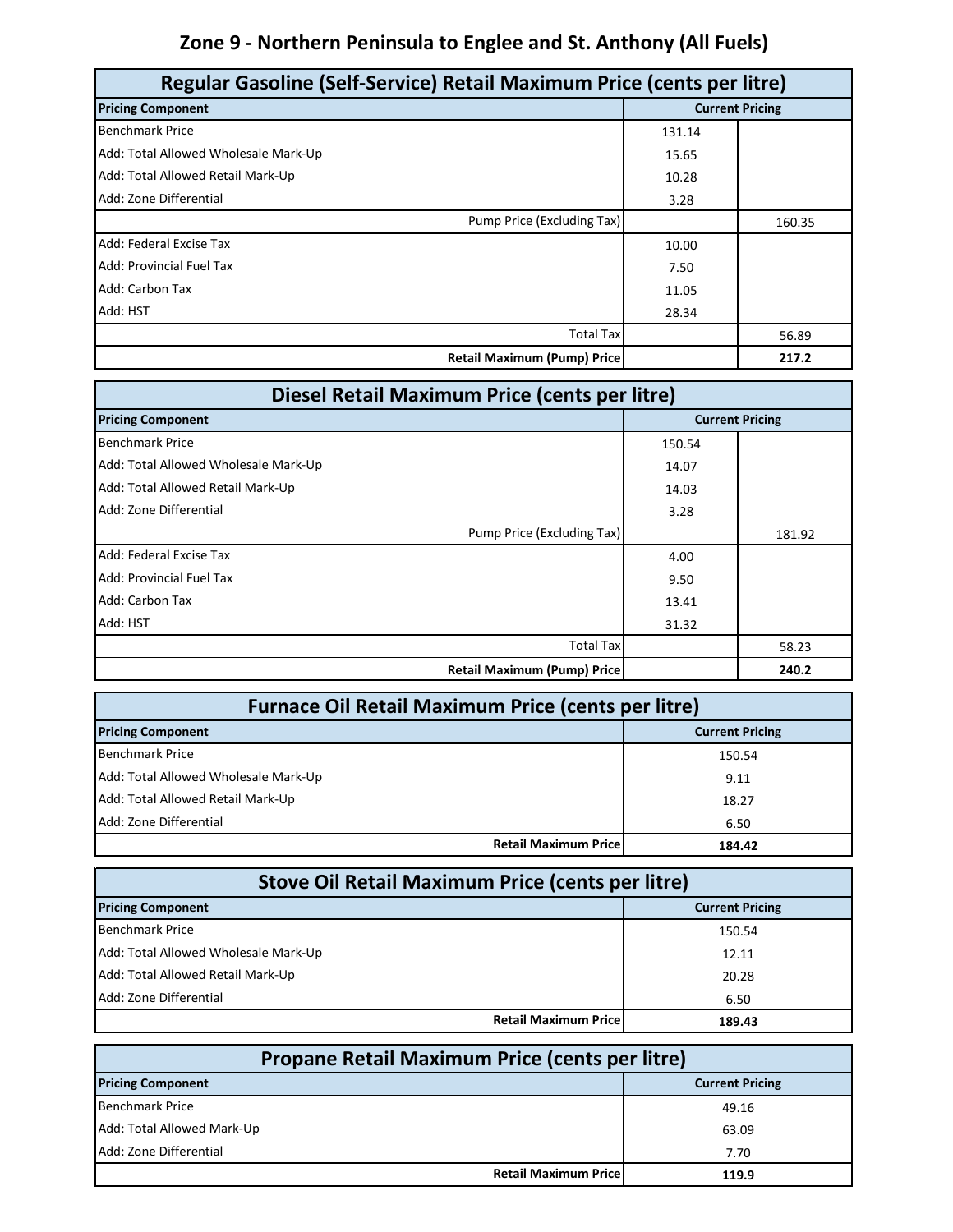# **Zone 10 - Labrador - The Straits to Red Bay (All Fuels)**

| Regular Gasoline (Self-Service) Retail Maximum Price (cents per litre) |                        |        |
|------------------------------------------------------------------------|------------------------|--------|
| <b>Pricing Component</b>                                               | <b>Current Pricing</b> |        |
| <b>Benchmark Price</b>                                                 | 137.17                 |        |
| Add: Total Allowed Wholesale Mark-Up                                   | 10.65                  |        |
| Add: Total Allowed Retail Mark-Up                                      | 10.28                  |        |
| Add: Zone Differential                                                 | 18.20                  |        |
| Pump Price (Excluding Tax)                                             |                        | 176.30 |
| Add: Federal Excise Tax                                                | 10.00                  |        |
| Add: Provincial Fuel Tax                                               | 7.50                   |        |
| Add: Carbon Tax                                                        | 11.05                  |        |
| Add: HST                                                               | 30.73                  |        |
| <b>Total Tax</b>                                                       |                        | 59.28  |
| <b>Retail Maximum (Pump) Price</b>                                     |                        | 235.6  |

| Diesel Retail Maximum Price (cents per litre) |                        |        |
|-----------------------------------------------|------------------------|--------|
| <b>Pricing Component</b>                      | <b>Current Pricing</b> |        |
| <b>Benchmark Price</b>                        | 180.95                 |        |
| Add: Total Allowed Wholesale Mark-Up          | 10.07                  |        |
| Add: Total Allowed Retail Mark-Up             | 14.03                  |        |
| Add: Zone Differential                        | 15.59                  |        |
| Pump Price (Excluding Tax)                    |                        | 220.64 |
| Add: Federal Excise Tax                       | 4.00                   |        |
| Add: Provincial Fuel Tax                      | 9.50                   |        |
| Add: Carbon Tax                               | 13.41                  |        |
| Add: HST                                      | 37.13                  |        |
| <b>Total Tax</b>                              |                        | 64.04  |
| <b>Retail Maximum (Pump) Price</b>            |                        | 284.7  |

| Stove Oil Retail Maximum Price (cents per litre)   |        |  |  |
|----------------------------------------------------|--------|--|--|
| <b>Pricing Component</b><br><b>Current Pricing</b> |        |  |  |
| <b>Benchmark Price</b>                             | 180.95 |  |  |
| Add: Total Allowed Wholesale Mark-Up               | 8.11   |  |  |
| Add: Total Allowed Retail Mark-Up                  | 20.28  |  |  |
| Add: Zone Differential                             | 18.5   |  |  |
| <b>Retail Maximum Price</b>                        | 227.84 |  |  |

| <b>Propane Retail Maximum Price (cents per litre)</b> |                                       |  |  |
|-------------------------------------------------------|---------------------------------------|--|--|
| <b>Pricing Component</b><br><b>Current Pricing</b>    |                                       |  |  |
| <b>Benchmark Price</b>                                | 49.16                                 |  |  |
| Add: Total Allowed Mark-Up                            | 63.09                                 |  |  |
| Add: Zone Differential                                | 6.50                                  |  |  |
|                                                       | <b>Retail Maximum Pricel</b><br>118.7 |  |  |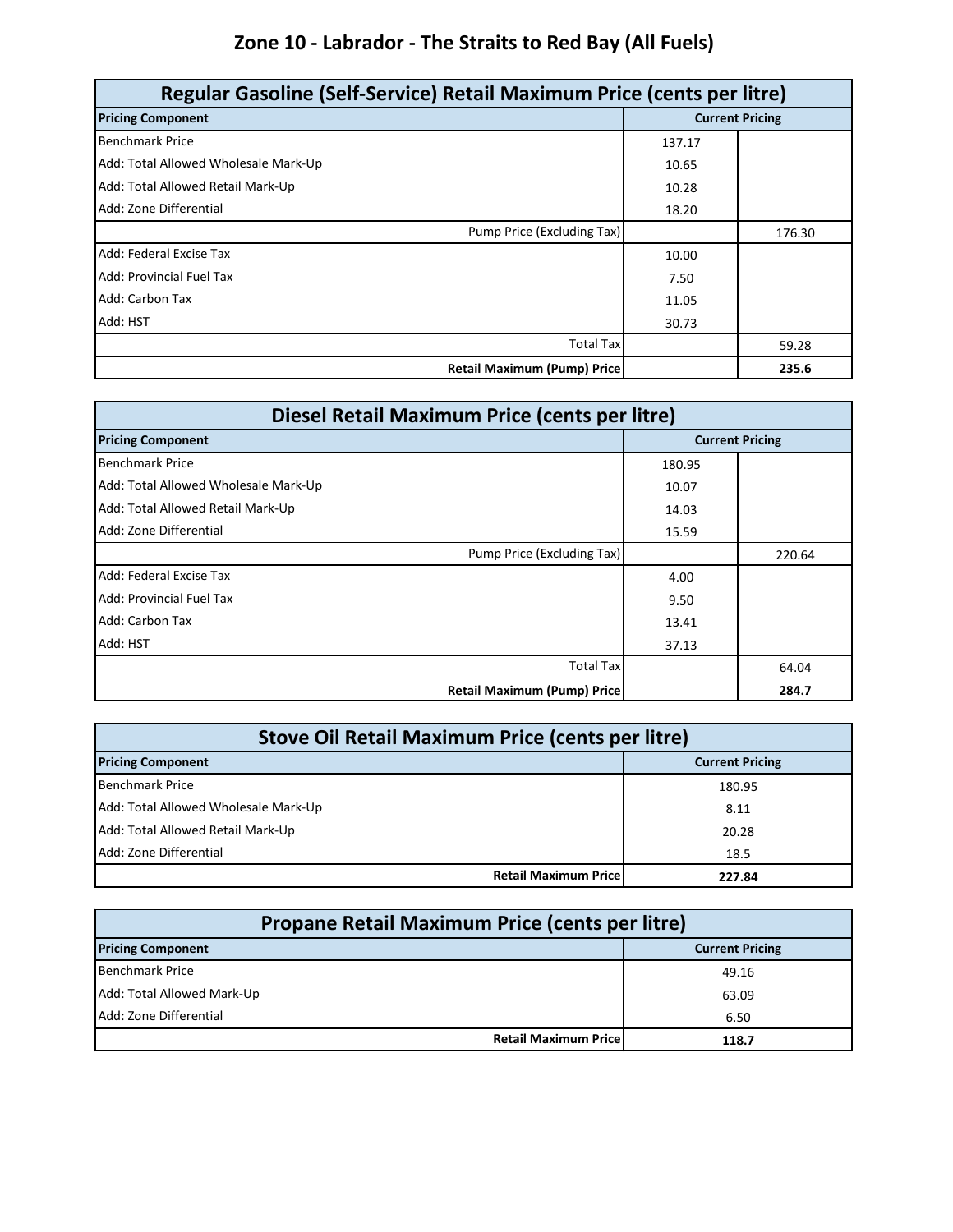# **Zone 11 - Labrador South - Lodge Bay / Cartwright (All Fuels)**

| Regular Gasoline (Self-Service) Retail Maximum Price (cents per litre) |        |                        |
|------------------------------------------------------------------------|--------|------------------------|
| <b>Pricing Component</b>                                               |        | <b>Current Pricing</b> |
| <b>Benchmark Price</b>                                                 | 137.17 |                        |
| Add: Total Allowed Wholesale Mark-Up                                   | 10.65  |                        |
| Add: Total Allowed Retail Mark-Up                                      | 10.28  |                        |
| Add: Zone Differential                                                 | 21.55  |                        |
| Pump Price (Excluding Tax)                                             |        | 179.65                 |
| Add: Federal Excise Tax                                                | 10.00  |                        |
| Add: Provincial Fuel Tax                                               | 7.50   |                        |
| Add: Carbon Tax                                                        | 11.05  |                        |
| Add: HST                                                               | 31.23  |                        |
| <b>Total Tax</b>                                                       |        | 59.78                  |
| <b>Retail Maximum (Pump) Price</b>                                     |        | 239.4                  |

| Diesel Retail Maximum Price (cents per litre) |        |                        |
|-----------------------------------------------|--------|------------------------|
| <b>Pricing Component</b>                      |        | <b>Current Pricing</b> |
| <b>Benchmark Price</b>                        | 180.95 |                        |
| Add: Total Allowed Wholesale Mark-Up          | 10.07  |                        |
| Add: Total Allowed Retail Mark-Up             | 14.03  |                        |
| Add: Zone Differential                        | 20.33  |                        |
| Pump Price (Excluding Tax)                    |        | 225.38                 |
| Add: Federal Excise Tax                       | 4.00   |                        |
| Add: Provincial Fuel Tax                      | 9.50   |                        |
| Add: Carbon Tax                               | 13.41  |                        |
| Add: HST                                      | 37.84  |                        |
| <b>Total Tax</b>                              |        | 64.75                  |
| <b>Retail Maximum (Pump) Price</b>            |        | 290.1                  |

| Stove Oil Retail Maximum Price (cents per litre)   |        |  |  |
|----------------------------------------------------|--------|--|--|
| <b>Pricing Component</b><br><b>Current Pricing</b> |        |  |  |
| <b>Benchmark Price</b>                             | 180.95 |  |  |
| Add: Total Allowed Wholesale Mark-Up               | 8.11   |  |  |
| Add: Total Allowed Retail Mark-Up                  | 20.28  |  |  |
| Add: Zone Differential                             | 19.20  |  |  |
| <b>Retail Maximum Price</b>                        | 228.54 |  |  |

| Propane Retail Maximum Price (cents per litre)     |                              |       |  |  |
|----------------------------------------------------|------------------------------|-------|--|--|
| <b>Pricing Component</b><br><b>Current Pricing</b> |                              |       |  |  |
| <b>Benchmark Price</b>                             |                              | 49.16 |  |  |
| Add: Total Allowed Mark-Up                         |                              | 63.09 |  |  |
| Add: Zone Differential                             |                              | 15.20 |  |  |
|                                                    | <b>Retail Maximum Pricel</b> | 127.4 |  |  |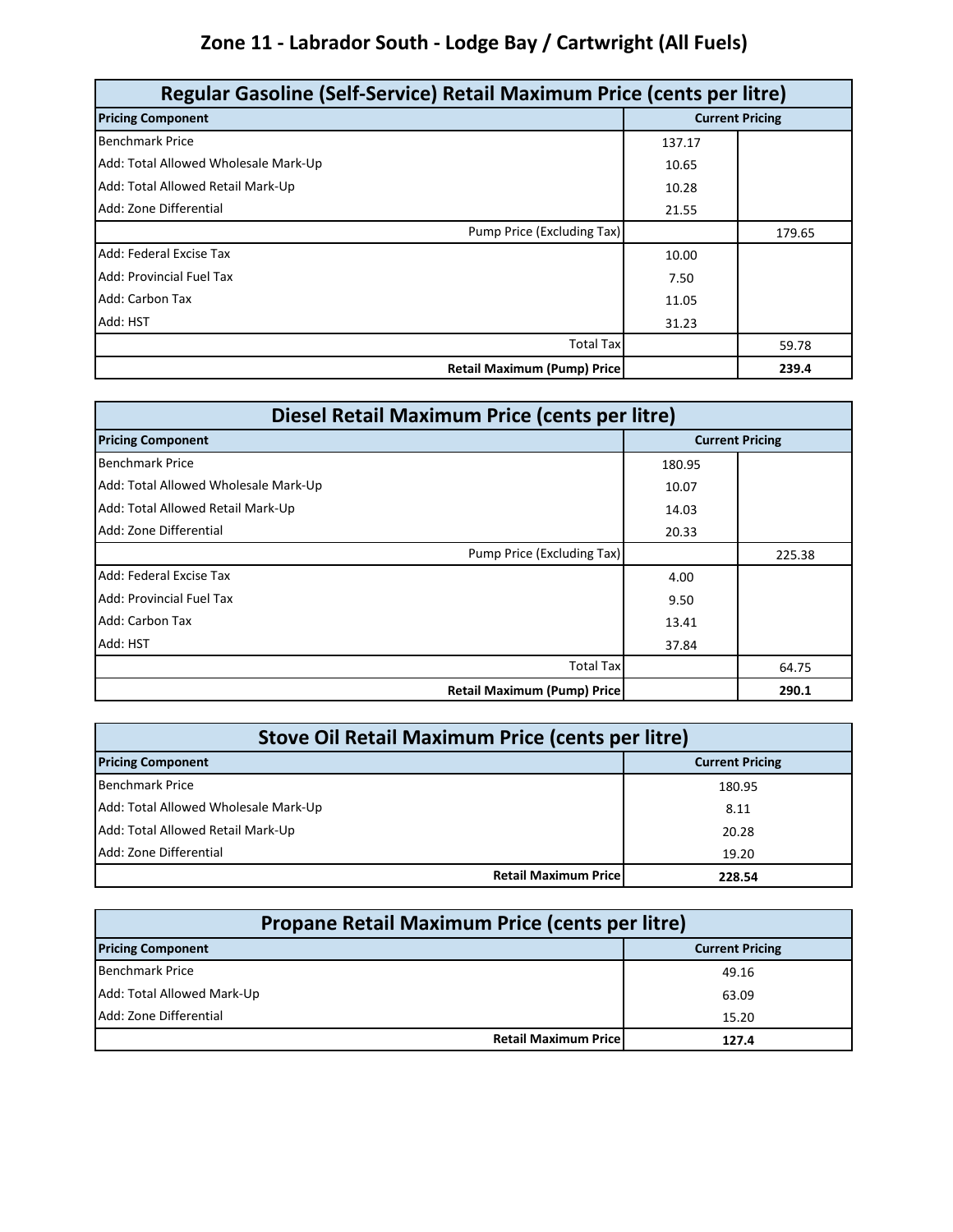# **Zone 11a - Coastal Labrador South - Tanker Supplied (All Fuels)**

| Regular Gasoline (Full-Service) Retail Maximum Price (cents per litre) |                        |        |
|------------------------------------------------------------------------|------------------------|--------|
| <b>Pricing Component</b>                                               | <b>Current Pricing</b> |        |
| <b>Benchmark Price</b>                                                 | 77.27                  |        |
| Add: Total Allowed Wholesale Mark-Up                                   | 10.65                  |        |
| Add: Total Allowed Retail Mark-Up                                      | 12.67                  |        |
| <b>Full-Serve Differential</b>                                         | 2.61                   |        |
| Add: Zone Differential                                                 | 27.81                  |        |
| Pump Price (Excluding Tax)                                             |                        | 131.01 |
| Add: Federal Excise Tax                                                | 10.00                  |        |
| <b>Add: Provincial Fuel Tax</b>                                        | 7.50                   |        |
| Add: Carbon Tax                                                        | 11.05                  |        |
| Add: HST                                                               | 23.93                  |        |
| <b>Total Tax</b>                                                       |                        | 52.48  |
| <b>Retail Maximum (Pump) Price</b>                                     |                        | 183.5  |

| Diesel Retail Maximum Price (cents per litre) |       |                        |
|-----------------------------------------------|-------|------------------------|
| <b>Pricing Component</b>                      |       | <b>Current Pricing</b> |
| <b>Benchmark Price</b>                        | 84.06 |                        |
| Add: Total Allowed Wholesale Mark-Up          | 10.07 |                        |
| Add: Total Allowed Retail Mark-Up             | 14.03 |                        |
| Add: Zone Differential                        | 27.31 |                        |
| Pump Price (Excluding Tax)                    |       | 135.47                 |
| Add: Federal Excise Tax                       | 4.00  |                        |
| Add: Provincial Fuel Tax                      | 9.50  |                        |
| Add: Carbon Tax                               | 13.41 |                        |
| Add: HST                                      | 24.36 |                        |
| <b>Total Tax</b>                              |       | 51.27                  |
| <b>Retail Maximum (Pump) Price</b>            |       | 186.7                  |

| <b>Stove Oil Retail Maximum Price (cents per litre)</b> |        |  |  |
|---------------------------------------------------------|--------|--|--|
| <b>Pricing Component</b><br><b>Current Pricing</b>      |        |  |  |
| <b>Benchmark Price</b>                                  | 84.06  |  |  |
| Add: Total Allowed Wholesale Mark-Up                    | 15.49  |  |  |
| Add: Total Allowed Retail Mark-Up                       | 12.90  |  |  |
| Add: Zone Differential                                  | 25.40  |  |  |
| <b>Retail Maximum Price</b>                             | 137.85 |  |  |

| Propane Retail Maximum Price (cents per litre)     |       |  |  |
|----------------------------------------------------|-------|--|--|
| <b>Pricing Component</b><br><b>Current Pricing</b> |       |  |  |
| <b>Benchmark Price</b>                             | 49.16 |  |  |
| Add: Total Allowed Mark-Up                         | 63.09 |  |  |
| Add: Zone Differential                             | 23.40 |  |  |
| <b>Retail Maximum Pricel</b>                       | 135.6 |  |  |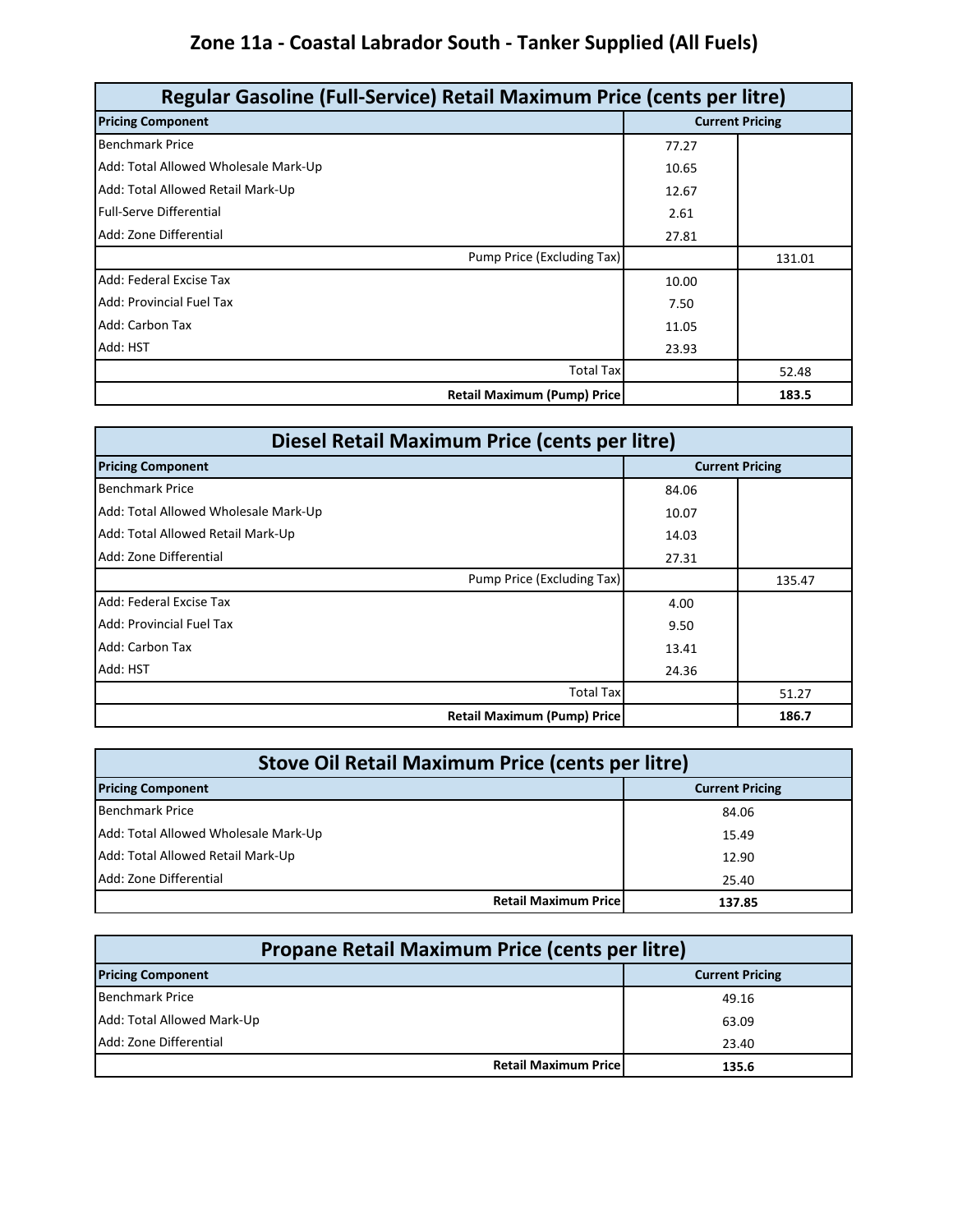# **Zone 11b - Coastal Labrador South - Drum Delivery (All Fuels)**

| Regular Gasoline (Full-Service) Retail Maximum Price (cents per litre) |        |                        |  |
|------------------------------------------------------------------------|--------|------------------------|--|
| <b>Pricing Component</b>                                               |        | <b>Current Pricing</b> |  |
| <b>Benchmark Price</b>                                                 | 137.17 |                        |  |
| Add: Total Allowed Wholesale Mark-Up                                   | 10.65  |                        |  |
| Add: Total Allowed Retail Mark-Up                                      | 12.67  |                        |  |
| <b>Full-Serve Differential</b>                                         | 2.61   |                        |  |
| Add: Zone Differential                                                 | 32.99  |                        |  |
| Pump Price (Excluding Tax)                                             |        | 196.09                 |  |
| Add: Federal Excise Tax                                                | 10.00  |                        |  |
| <b>Add: Provincial Fuel Tax</b>                                        | 7.50   |                        |  |
| Add: Carbon Tax                                                        | 11.05  |                        |  |
| Add: HST                                                               | 33.70  |                        |  |
| <b>Total Tax</b>                                                       |        | 62.25                  |  |
| <b>Retail Maximum (Pump) Price</b>                                     |        | 258.3                  |  |

| Diesel Retail Maximum Price (cents per litre) |        |                        |
|-----------------------------------------------|--------|------------------------|
| <b>Pricing Component</b>                      |        | <b>Current Pricing</b> |
| <b>Benchmark Price</b>                        | 180.95 |                        |
| Add: Total Allowed Wholesale Mark-Up          | 10.07  |                        |
| Add: Total Allowed Retail Mark-Up             | 14.03  |                        |
| Add: Zone Differential                        | 33.29  |                        |
| Pump Price (Excluding Tax)                    |        | 238.34                 |
| Add: Federal Excise Tax                       | 4.00   |                        |
| Add: Provincial Fuel Tax                      | 9.50   |                        |
| Add: Carbon Tax                               | 13.41  |                        |
| Add: HST                                      | 39.79  |                        |
| <b>Total Tax</b>                              |        | 66.70                  |
| <b>Retail Maximum (Pump) Price</b>            |        | 305.0                  |

| <b>Stove Oil Retail Maximum Price (cents per litre)</b> |        |  |  |
|---------------------------------------------------------|--------|--|--|
| <b>Current Pricing</b><br><b>Pricing Component</b>      |        |  |  |
| <b>Benchmark Price</b>                                  | 180.95 |  |  |
| Add: Total Allowed Wholesale Mark-Up                    | 15.49  |  |  |
| Add: Total Allowed Retail Mark-Up                       | 12.90  |  |  |
| Add: Zone Differential                                  | 37.20  |  |  |
| <b>Retail Maximum Price</b>                             | 246.54 |  |  |

| Propane Retail Maximum Price (cents per litre)     |       |  |  |
|----------------------------------------------------|-------|--|--|
| <b>Pricing Component</b><br><b>Current Pricing</b> |       |  |  |
| <b>Benchmark Price</b>                             | 49.16 |  |  |
| Add: Total Allowed Mark-Up                         | 63.09 |  |  |
| Add: Zone Differential                             | 33.20 |  |  |
| <b>Retail Maximum Pricel</b>                       | 145.4 |  |  |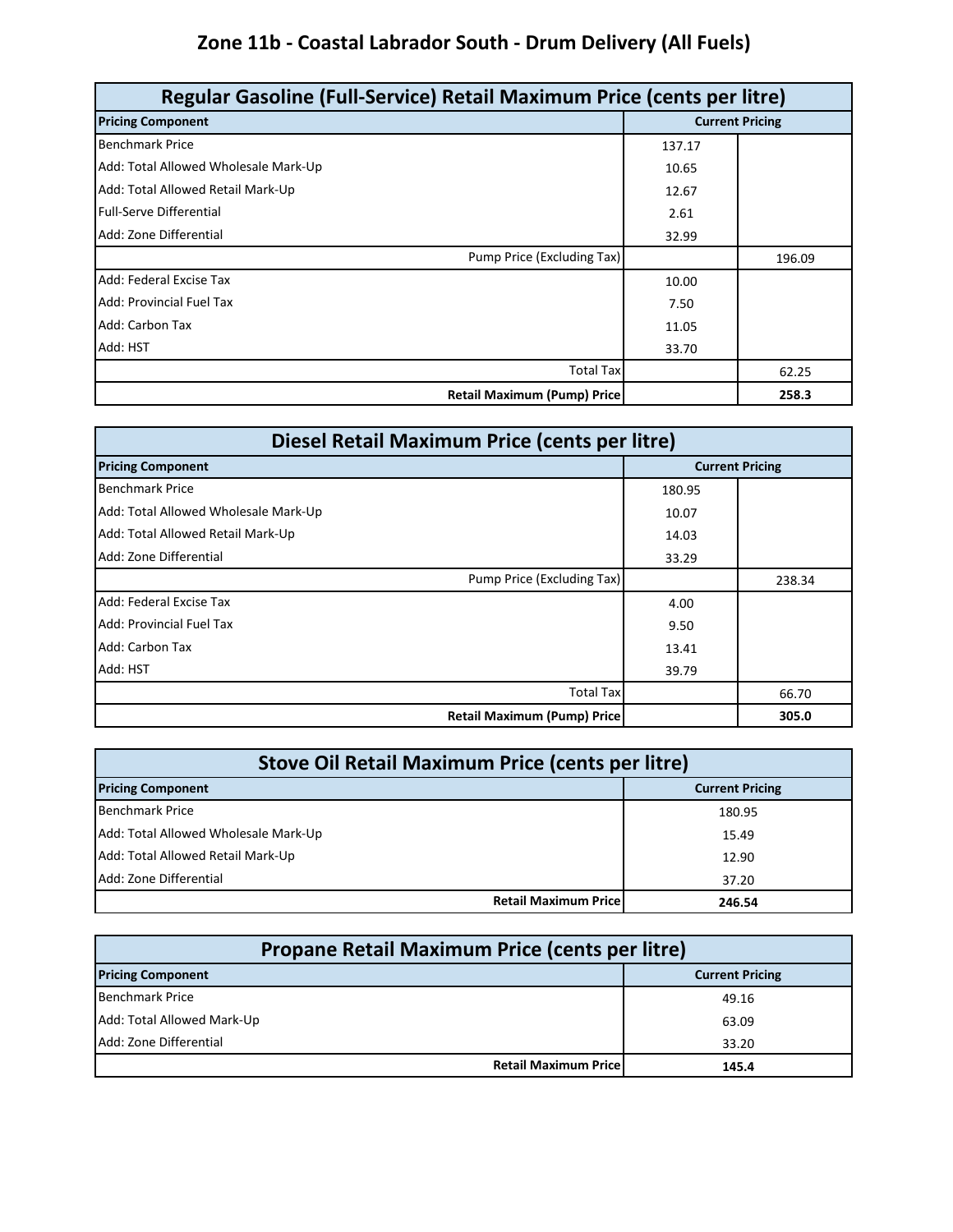# **Zone 12 - Central Labrador (All Fuels)**

| Regular Gasoline (Self-Service) Retail Maximum Price (cents per litre) |        |                        |
|------------------------------------------------------------------------|--------|------------------------|
| <b>Pricing Component</b>                                               |        | <b>Current Pricing</b> |
| <b>Benchmark Price</b>                                                 | 131.32 |                        |
| Add: Total Allowed Wholesale Mark-Up                                   | 10.65  |                        |
| Add: Total Allowed Retail Mark-Up                                      | 10.28  |                        |
| Add: Zone Differential                                                 | 7.23   |                        |
| Pump Price (Excluding Tax)                                             |        | 159.48                 |
| Add: Federal Excise Tax                                                | 10.00  |                        |
| <b>Add: Provincial Fuel Tax</b>                                        | 7.50   |                        |
| Add: Carbon Tax                                                        | 11.05  |                        |
| Add: HST                                                               | 28.20  |                        |
| <b>Total Tax</b>                                                       |        | 56.75                  |
| <b>Retail Maximum (Pump) Price</b>                                     |        | 216.2                  |

| Diesel Retail Maximum Price (cents per litre) |        |                        |  |
|-----------------------------------------------|--------|------------------------|--|
| <b>Pricing Component</b>                      |        | <b>Current Pricing</b> |  |
| <b>Benchmark Price</b>                        | 131.26 |                        |  |
| Add: Total Allowed Wholesale Mark-Up          | 10.07  |                        |  |
| Add: Total Allowed Retail Mark-Up             | 14.03  |                        |  |
| Add: Zone Differential                        | 6.98   |                        |  |
| Pump Price (Excluding Tax)                    |        | 162.34                 |  |
| Add: Federal Excise Tax                       | 4.00   |                        |  |
| Add: Provincial Fuel Tax                      | 9.50   |                        |  |
| Add: Carbon Tax                               | 13.41  |                        |  |
| Add: HST                                      | 28.39  |                        |  |
| <b>Total Tax</b>                              |        | 55.30                  |  |
| <b>Retail Maximum (Pump) Price</b>            |        | 217.6                  |  |

| <b>Stove Oil Retail Maximum Price (cents per litre)</b> |        |  |  |
|---------------------------------------------------------|--------|--|--|
| <b>Pricing Component</b><br><b>Current Pricing</b>      |        |  |  |
| <b>Benchmark Price</b>                                  | 131.26 |  |  |
| Add: Total Allowed Wholesale Mark-Up                    | 8.11   |  |  |
| Add: Total Allowed Retail Mark-Up                       | 20.28  |  |  |
| Add: Zone Differential                                  | 4.20   |  |  |
| <b>Retail Maximum Pricel</b>                            | 163.85 |  |  |

| Propane Retail Maximum Price (cents per litre)     |                                      |  |  |
|----------------------------------------------------|--------------------------------------|--|--|
| <b>Pricing Component</b><br><b>Current Pricing</b> |                                      |  |  |
| <b>Benchmark Price</b>                             | 49.16                                |  |  |
| Add: Total Allowed Mark-Up                         | 51.09                                |  |  |
| Add: Zone Differential                             | 1.20                                 |  |  |
|                                                    | <b>Retail Maximum Price</b><br>101.4 |  |  |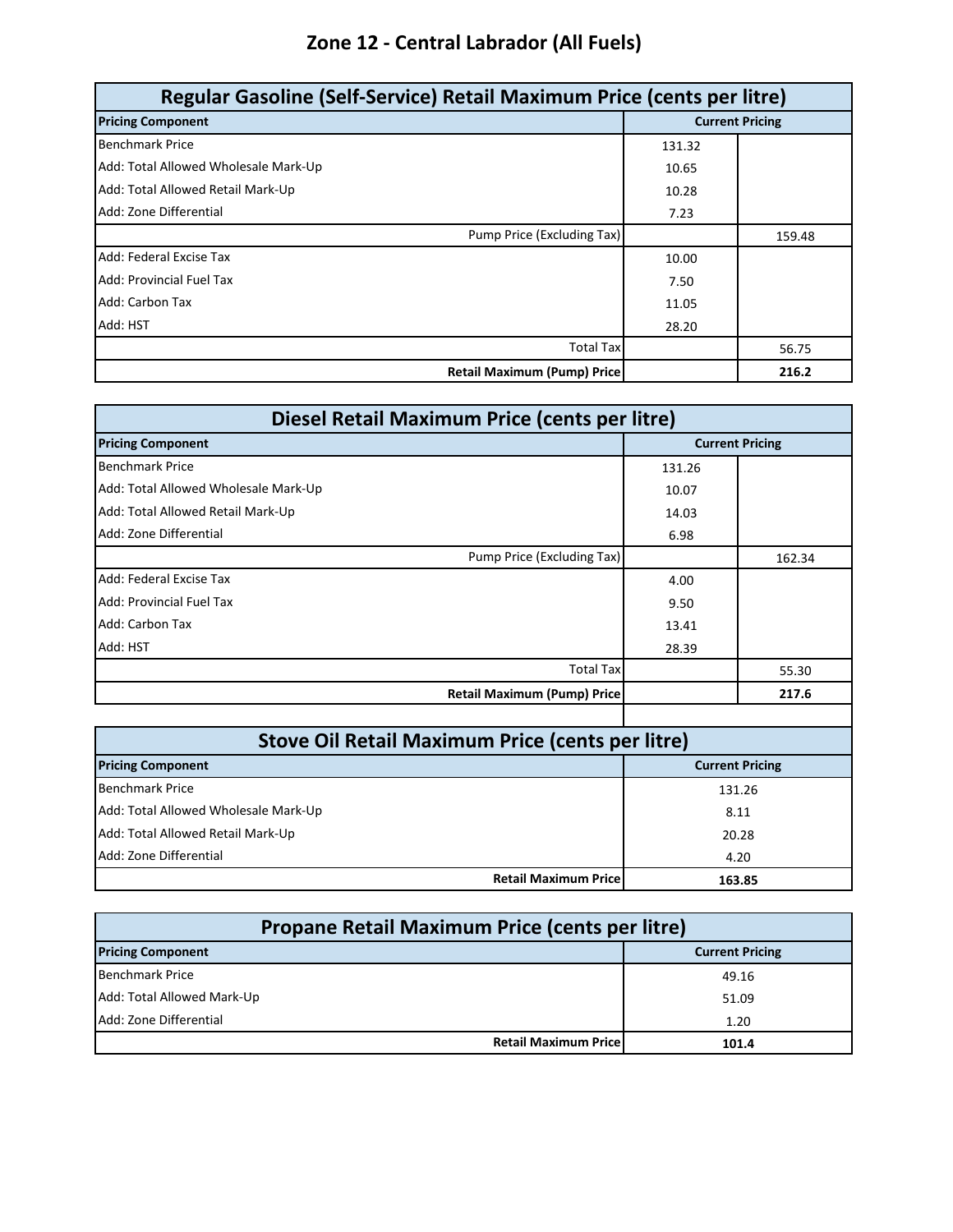# **Zone 13 - Western Labrador (All Fuels)**

| Regular Gasoline (Self-Service) Retail Maximum Price (cents per litre) |        |        |
|------------------------------------------------------------------------|--------|--------|
| <b>Pricing Component</b><br><b>Current Pricing</b>                     |        |        |
| <b>Benchmark Price</b>                                                 | 131.14 |        |
| Add: Total Allowed Wholesale Mark-Up                                   | 10.65  |        |
| Add: Total Allowed Retail Mark-Up                                      | 10.28  |        |
| Add: Zone Differential                                                 | 10.73  |        |
| Pump Price (Excluding Tax)                                             |        | 162.80 |
| Add: Federal Excise Tax                                                | 10.00  |        |
| <b>Add: Provincial Fuel Tax</b>                                        | 7.50   |        |
| Add: Carbon Tax                                                        | 11.05  |        |
| Add: HST                                                               | 28.70  |        |
| <b>Total Tax</b>                                                       |        | 57.25  |
| <b>Retail Maximum (Pump) Price</b>                                     |        | 220.1  |

| Diesel Retail Maximum Price (cents per litre) |        |                        |  |
|-----------------------------------------------|--------|------------------------|--|
| <b>Pricing Component</b>                      |        | <b>Current Pricing</b> |  |
| <b>Benchmark Price</b>                        | 150.54 |                        |  |
| Add: Total Allowed Wholesale Mark-Up          | 10.07  |                        |  |
| Add: Total Allowed Retail Mark-Up             | 14.03  |                        |  |
| Add: Zone Differential                        | 9.73   |                        |  |
| Pump Price (Excluding Tax)                    |        | 184.37                 |  |
| Add: Federal Excise Tax                       | 4.00   |                        |  |
| Add: Provincial Fuel Tax                      | 9.50   |                        |  |
| Add: Carbon Tax                               | 13.41  |                        |  |
| Add: HST                                      | 31.69  |                        |  |
| <b>Total Tax</b>                              |        | 58.60                  |  |
| <b>Retail Maximum (Pump) Price</b>            |        | 243.0                  |  |

| <b>Stove Oil Retail Maximum Price (cents per litre)</b> |        |  |
|---------------------------------------------------------|--------|--|
| <b>Pricing Component</b><br><b>Current Pricing</b>      |        |  |
| <b>Benchmark Price</b>                                  | 148.62 |  |
| Add: Total Allowed Wholesale Mark-Up                    | 8.11   |  |
| Add: Total Allowed Retail Mark-Up                       | 20.28  |  |
| Add: Zone Differential                                  | 5.20   |  |
| <b>Retail Maximum Price</b>                             | 182.21 |  |

| Propane Retail Maximum Price (cents per litre)     |                                       |  |  |
|----------------------------------------------------|---------------------------------------|--|--|
| <b>Pricing Component</b><br><b>Current Pricing</b> |                                       |  |  |
| Benchmark Price                                    | 49.16                                 |  |  |
| Add: Total Allowed Mark-Up                         | 51.09                                 |  |  |
| Add: Zone Differential                             | 3.20                                  |  |  |
|                                                    | <b>Retail Maximum Pricel</b><br>103.4 |  |  |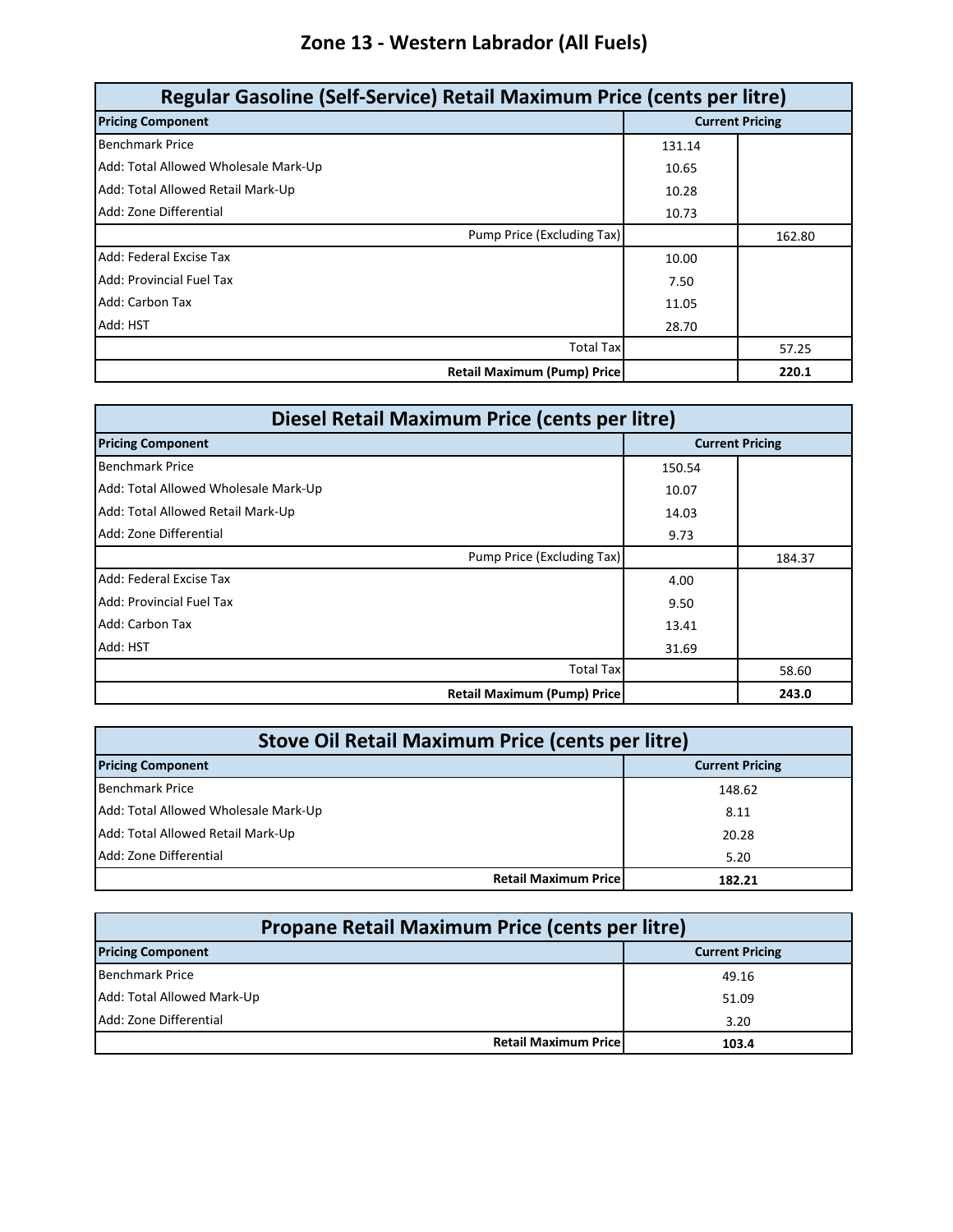### **Zone 13a - Churchill Falls (All Fuels)**

| Regular Gasoline (Self-Service) Retail Maximum Price (cents per litre) |        |                        |  |
|------------------------------------------------------------------------|--------|------------------------|--|
| <b>Pricing Component</b>                                               |        | <b>Current Pricing</b> |  |
| <b>Benchmark Price</b>                                                 | 131.14 |                        |  |
| Add: Total Allowed Wholesale Mark-Up                                   | 10.65  |                        |  |
| Add: Total Allowed Retail Mark-Up                                      | 10.28  |                        |  |
| Add: Zone Differential                                                 | 12.91  |                        |  |
| Pump Price (Excluding Tax)                                             |        | 164.98                 |  |
| Add: Federal Excise Tax                                                | 10.00  |                        |  |
| Add: Provincial Fuel Tax                                               | 7.50   |                        |  |
| Add: Carbon Tax                                                        | 11.05  |                        |  |
| Add: HST                                                               | 29.03  |                        |  |
| <b>Total Tax</b>                                                       |        | 57.58                  |  |
| <b>Retail Maximum (Pump) Price</b>                                     |        | 222.6                  |  |

| Diesel Retail Maximum Price (cents per litre) |        |                        |  |
|-----------------------------------------------|--------|------------------------|--|
| <b>Pricing Component</b>                      |        | <b>Current Pricing</b> |  |
| <b>Benchmark Price</b>                        | 150.54 |                        |  |
| Add: Total Allowed Wholesale Mark-Up          | 10.07  |                        |  |
| Add: Total Allowed Retail Mark-Up             | 14.03  |                        |  |
| Add: Zone Differential                        | 11.91  |                        |  |
| Pump Price (Excluding Tax)                    |        | 186.55                 |  |
| Add: Federal Excise Tax                       | 4.00   |                        |  |
| Add: Provincial Fuel Tax                      | 9.50   |                        |  |
| Add: Carbon Tax                               | 13.41  |                        |  |
| Add: HST                                      | 32.02  |                        |  |
| <b>Total Tax</b>                              |        | 58.93                  |  |
| <b>Retail Maximum (Pump) Price</b>            |        | 245.5                  |  |

| <b>Stove Oil Retail Maximum Price (cents per litre)</b> |                        |  |  |
|---------------------------------------------------------|------------------------|--|--|
| <b>Pricing Component</b>                                | <b>Current Pricing</b> |  |  |
| <b>Benchmark Price</b>                                  | 148.62                 |  |  |
| Add: Total Allowed Wholesale Mark-Up                    | 8.11                   |  |  |
| Add: Total Allowed Retail Mark-Up                       | 20.28                  |  |  |
| Add: Zone Differential                                  | 7.3                    |  |  |
| <b>Retail Maximum Price</b>                             | 184.31                 |  |  |

| Propane Retail Maximum Price (cents per litre) |                              |                        |  |
|------------------------------------------------|------------------------------|------------------------|--|
| <b>Pricing Component</b>                       |                              | <b>Current Pricing</b> |  |
| <b>Benchmark Price</b>                         |                              | 49.16                  |  |
| Add: Total Allowed Mark-Up                     |                              | 51.09                  |  |
| Add: Zone Differential                         |                              | 5.30                   |  |
|                                                | <b>Retail Maximum Pricel</b> | 105.5                  |  |